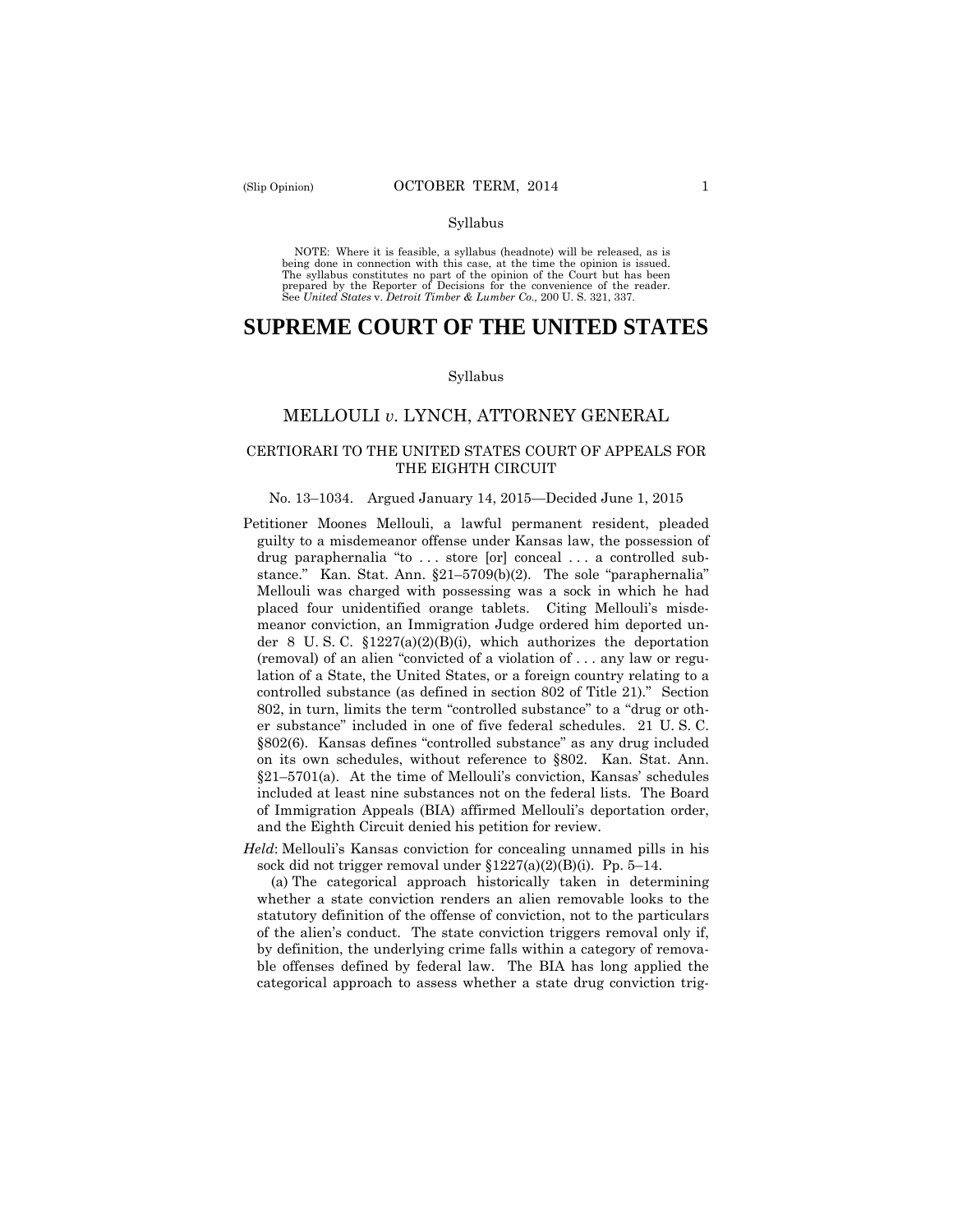#### Syllabus

gers removal under successive versions of what is now §1227(a)(2)(B)(i). *Matter of Paulus*, 11 I. & N. Dec. 274, is illustrative. At the time the BIA decided *Paulus*, California controlled certain "narcotics" not listed as "narcotic drugs" under federal law. *Id.*, at 275. The BIA concluded that an alien's California conviction for offering to sell an unidentified "narcotic" was not a deportable offense, for it was possible that the conviction involved a substance controlled only under California, not federal, law. Under the *Paulus*  analysis, Mellouli would not be deportable. The state law involved in Mellouli's conviction, like the California statute in *Paulus*, was not confined to federally controlled substances; it also included substances controlled only under state, not federal, law.

 one defined in §802. The BIA, however, announced and applied a different approach to drug-paraphernalia offenses (as distinguished from drug possession and distribution offenses) in *Matter of Martinez Espinoza*, 25 I. & N. Dec. 118. There, the BIA ranked paraphernalia statutes as relating to "the drug trade in general," reasoning that a paraphernalia conviction "relates to" any and all controlled substances, whether or not federally listed, with which the paraphernalia can be used. *Id.*, at 120–121. Under this reasoning, there is no need to show that the type of controlled substance involved in a paraphernalia conviction is

The BIA's disparate approach to drug possession and distribution offenses and paraphernalia possession offenses finds no home in  $$1227(a)(2)(B)(i)$ 's text and "leads to consequences Congress could not have intended." *Moncrieffe* v. *Holder*, 569 U.S. \_\_, \_\_\_. That approach has the anomalous result of treating less grave paraphernalia possession misdemeanors more harshly than drug possession and distribution offenses. The incongruous upshot is that an alien is *not*  removable for *possessing* a substance controlled only under Kansas law, but he *is* removable for using a sock to contain that substance. Because it makes scant sense, the BIA's interpretation is owed no deference under the doctrine described in *Chevron U. S. A. Inc.* v. *Natural Resources Defense Council, Inc.*, 467 U. S. 837, 843. Pp. 5– 11.

(b) The Government's interpretation of the statute is similarly flawed. The Government argues that aliens who commit *any* drug crime, not just paraphernalia offenses, in States whose drug schedules substantially overlap the federal schedules are deportable, for "state statutes that criminalize hundreds of federally controlled drugs and a handful of similar substances, are laws 'relating to' federally controlled substances." Brief for Respondent 17. While the words "relating to" are broad, the Government's reading stretches the construction of  $$1227(a)(2)(B)(i)$  to the breaking point, reaching state-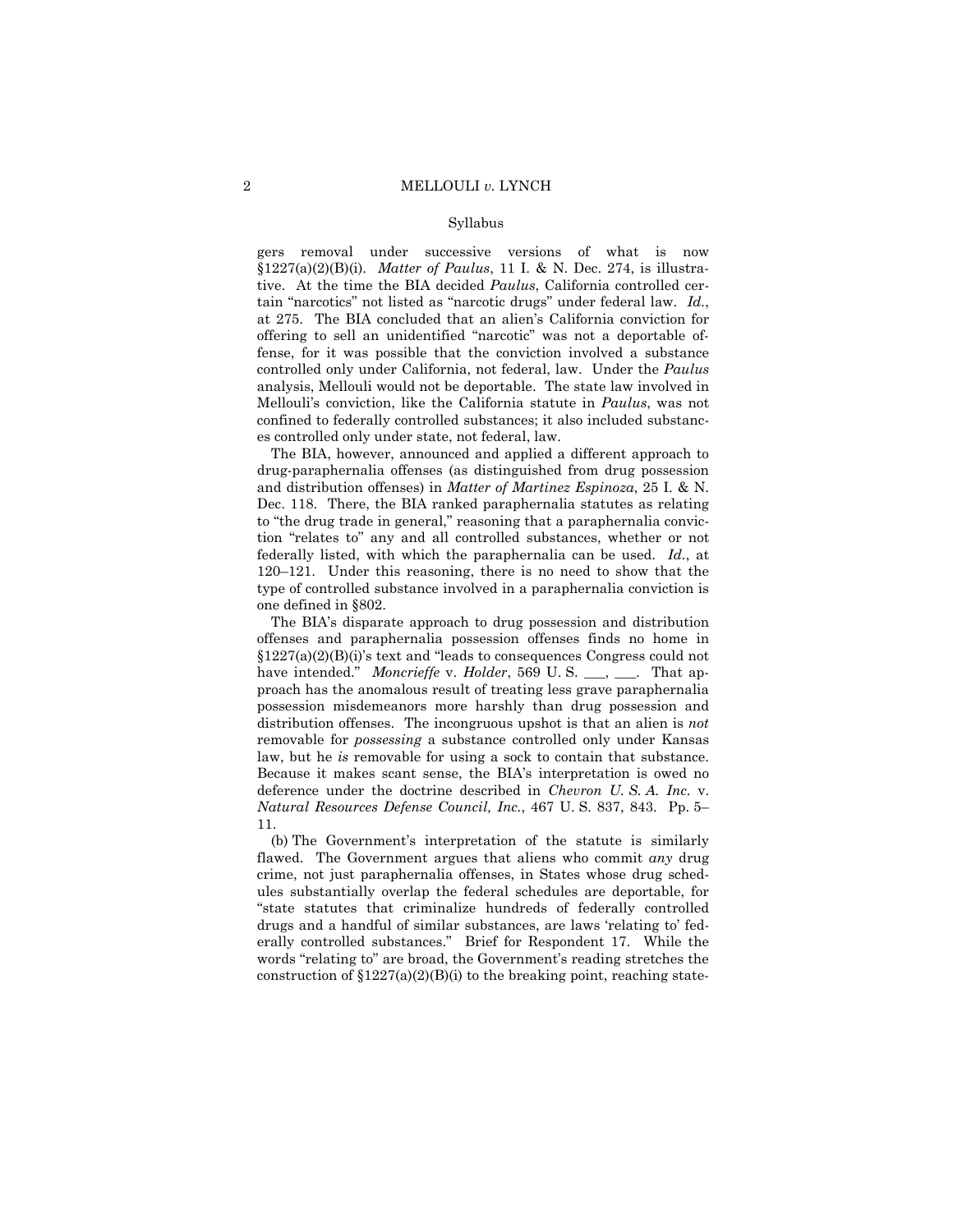## Syllabus

court convictions, like Mellouli's, in which "[no] controlled substance (as defined in [§802])" figures as an element of the offense. Construction of §1227(a)(2)(B)(i) must be faithful to the text, which limits the meaning of "controlled substance," for removal purposes, to the substances controlled under §802. Accordingly, to trigger removal under  $$1227(a)(2)(B)(i)$ , the Government must connect an element of the alien's conviction to a drug "defined in [§802]." Pp. 11–14.

#### 719 F. 3d 995, reversed.

 joined. THOMAS, J., filed a dissenting opinion, in which ALITO, J., GINSBURG, J., delivered the opinion of the Court, in which ROBERTS, C. J., and SCALIA, KENNEDY, BREYER, SOTOMAYOR, and KAGAN, JJ., joined.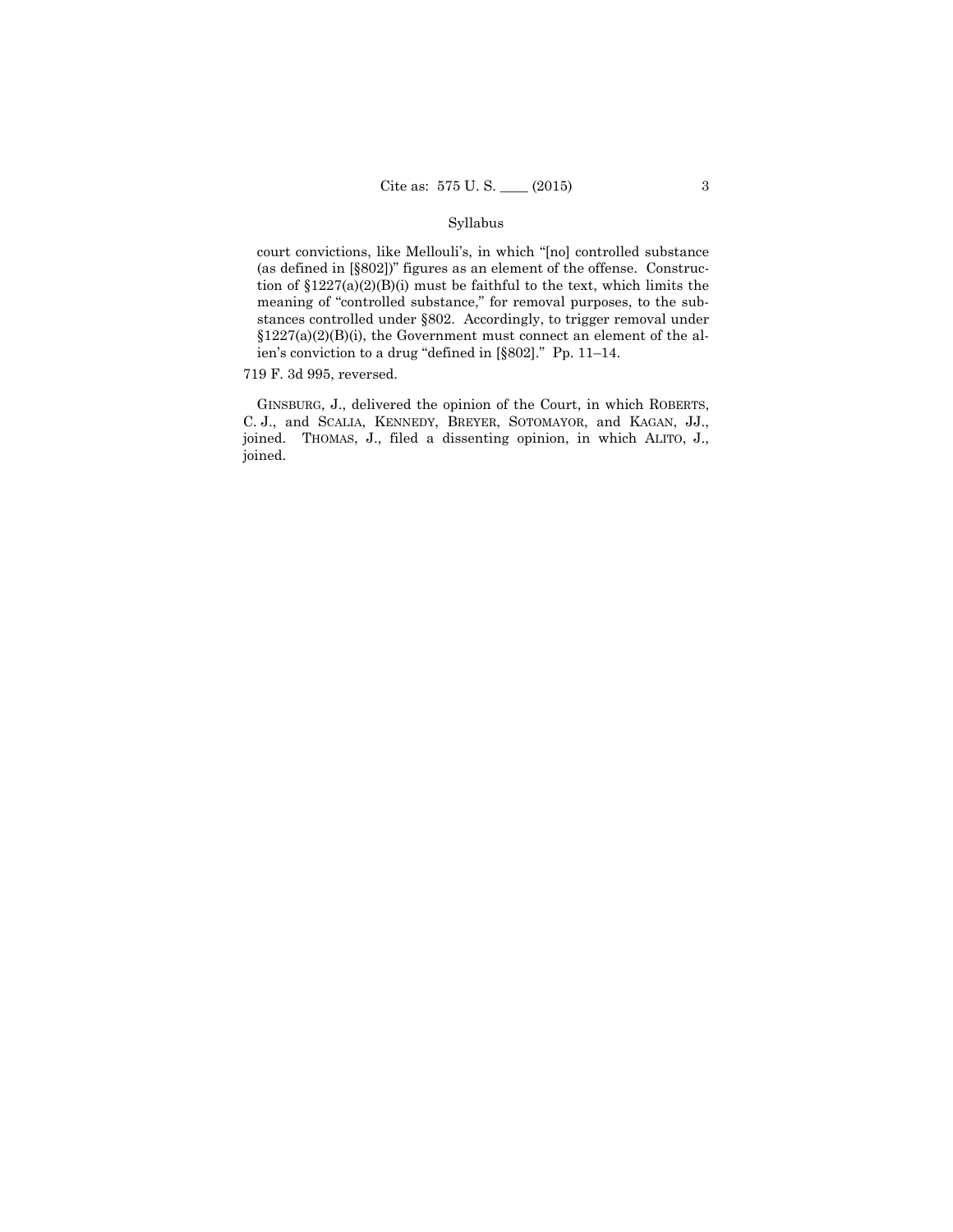preliminary print of the United States Reports. Readers are requested to notify the Reporter of Decisions, Supreme Court of the United States, Wash- ington, D. C. 20543, of any typographical or other formal errors, in order that corrections may be made before the preliminary print goes to press. NOTICE: This opinion is subject to formal revision before publication in the

## $\frac{1}{2}$  ,  $\frac{1}{2}$  ,  $\frac{1}{2}$  ,  $\frac{1}{2}$  ,  $\frac{1}{2}$  ,  $\frac{1}{2}$  ,  $\frac{1}{2}$ **SUPREME COURT OF THE UNITED STATES**

#### $\frac{1}{2}$  ,  $\frac{1}{2}$  ,  $\frac{1}{2}$  ,  $\frac{1}{2}$  ,  $\frac{1}{2}$  ,  $\frac{1}{2}$ No. 13–1034

# MOONES MELLOULI, PETITIONER *v.* LORETTA E. LYNCH, ATTORNEY GENERAL

## ON WRIT OF CERTIORARI TO THE UNITED STATES COURT OF APPEALS FOR THE EIGHTH CIRCUIT

#### [June 1, 2015]

## JUSTICE GINSBURG delivered the opinion of the Court.

This case requires us to decide how immigration judges should apply a deportation (removal) provision, defined with reference to federal drug laws, to an alien convicted of a state drug-paraphernalia misdemeanor.

Lawful permanent resident Moones Mellouli, in 2010, pleaded guilty to a misdemeanor offense under Kansas law, the possession of drug paraphernalia to "store, contain, conceal, inject, ingest, inhale or otherwise introduce a controlled substance into the human body." Kan. Stat. Ann. §21–5709(b)(2) (2013 Cum. Supp.). The sole "paraphernalia" Mellouli was charged with possessing was a sock in which he had placed four orange tablets. The criminal charge and plea agreement did not identify the controlled substance involved, but Mellouli had acknowledged, prior to the charge and plea, that the tablets were Adderall. Mellouli was sentenced to a suspended term of 359 days and 12 months' probation.

In February 2012, several months after Mellouli successfully completed probation, Immigration and Customs Enforcement officers arrested him as deportable under 8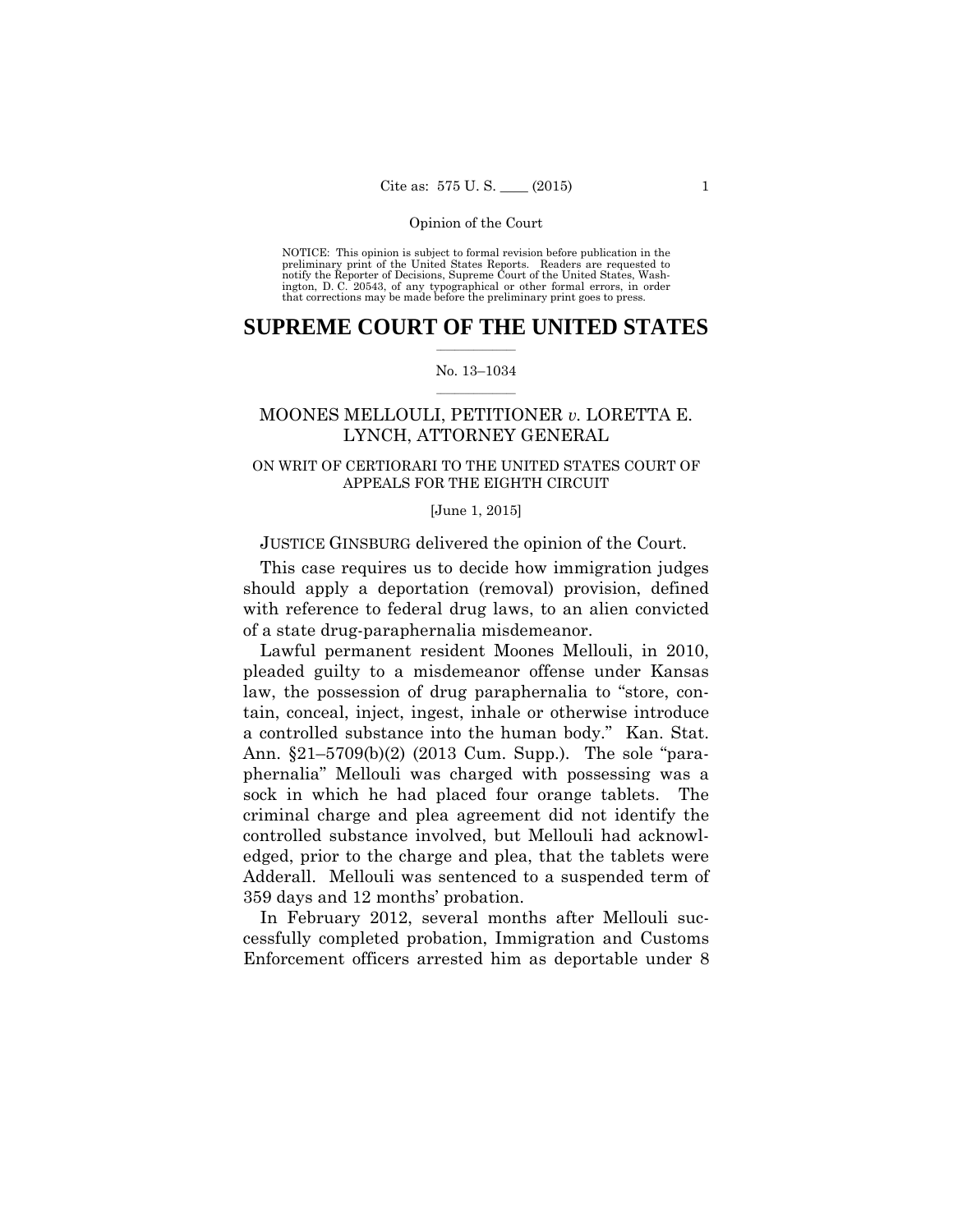#### Opinion of the Court

U. S. C.  $$1227(a)(2)(B)(i)$  based on his Kansas misdemeanor conviction. Section  $1227(a)(2)(B)(i)$  authorizes the removal of an alien "convicted of a violation of . . . any law or regulation of a State, the United States, or a foreign country relating to a controlled substance (as defined in section 802 of Title 21)." We hold that Mellouli's Kansas conviction for concealing unnamed pills in his sock did not trigger removal under  $\S 1227(a)(2)(B)(i)$ . The drugparaphernalia possession law under which he was convicted, Kan. Stat. Ann. §21–5709(b), by definition, related to a controlled substance: The Kansas statute made it unlawful "to use or possess with intent to use any drug paraphernalia to . . . store [or] conceal . . . a controlled substance." But it was immaterial under that law whether the substance was *defined in 21 U. S. C. §802*. Nor did the State charge, or seek to prove, that Mellouli possessed a substance on the §802 schedules. Federal law  $(\S1227(a)(2)(B)(i))$ , therefore, did not authorize Mellouli's removal.

# I

A

This case involves the interplay between several federal and state statutes. Section  $1227(a)(2)(B)(i)$ , a provision of the Immigration and Nationality Act, 66 Stat. 163, as amended, authorizes the removal of an alien "convicted of a violation of . . . any law or regulation of a State, the United States, or a foreign country relating to a controlled substance (as defined in section 802 of Title 21), other than a single offense involving possession for one's own use of 30 grams or less of marijuana." Section  $1227(a)(2)(B)(i)$  incorporates 21 U.S.C. §802, which limits the term "controlled substance" to a "drug or other substance" included in one of five federal schedules. §802(6).

The statute defining the offense to which Mellouli pleaded guilty, Kan. Stat. Ann. §21–5709(b), proscribes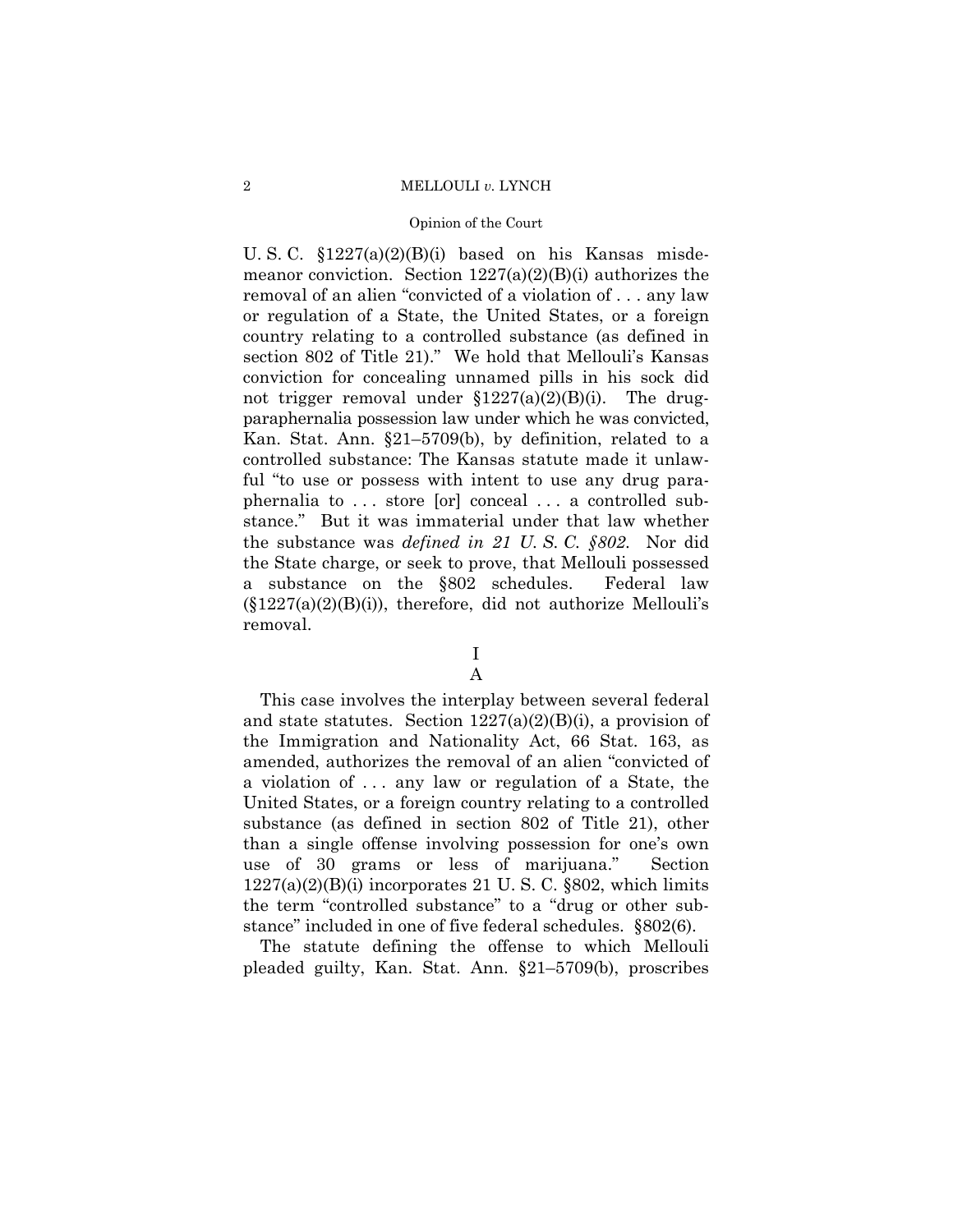"possess[ion] with intent to use any drug paraphernalia to," among other things, "store" or "conceal" a "controlled substance." Kansas defines "controlled substance" as any drug included on its own schedules, and makes no reference to  $\S 802$  or any other federal law.  $\S 21-5701(a)$ . At the time of Mellouli's conviction, Kansas' schedules included at least nine substances not included in the federal lists. See §65–4105(d)(30), (31), (33), (34), (36) (2010 Cum. Supp.); §65–4111(g) (2002); §65–4113(d)(1), (e), (f) (2010 Cum. Supp.); see also Brief for Respondent 9, n. 2.

The question presented is whether a Kansas conviction for using drug paraphernalia to store or conceal a controlled substance, §21–5709(b), subjects an alien to deportation under  $$1227(a)(2)(B)(i)$ , which applies to an alien "convicted of a violation of [a state law] relating to a controlled substance (as defined in [§802])."

B

Mellouli, a citizen of Tunisia, entered the United States on a student visa in 2004. He attended U. S. universities, earning a bachelor of arts degree, *magna cum laude*, as well as master's degrees in applied mathematics and economics. After completing his education, Mellouli worked as an actuary and taught mathematics at the University of Missouri-Columbia. In 2009, he became a conditional permanent resident and, in 2011, a lawful permanent resident. Since December 2011, Mellouli has been engaged to be married to a U. S. citizen.

 discovered four orange tablets hidden in Mellouli's sock. In 2010, Mellouli was arrested for driving under the influence and driving with a suspended license. During a postarrest search in a Kansas detention facility, deputies According to a probable-cause affidavit submitted in the

<sup>&</sup>lt;sup>1</sup>At the time of Mellouli's conviction, Kan. Stat. Ann. §§21-5701(a) and 21–5709(b) (2013 Cum. Supp.) were codified at, respectively, §§21– 36a01(a) and 21–36a09(b) (2010 Cum. Supp.).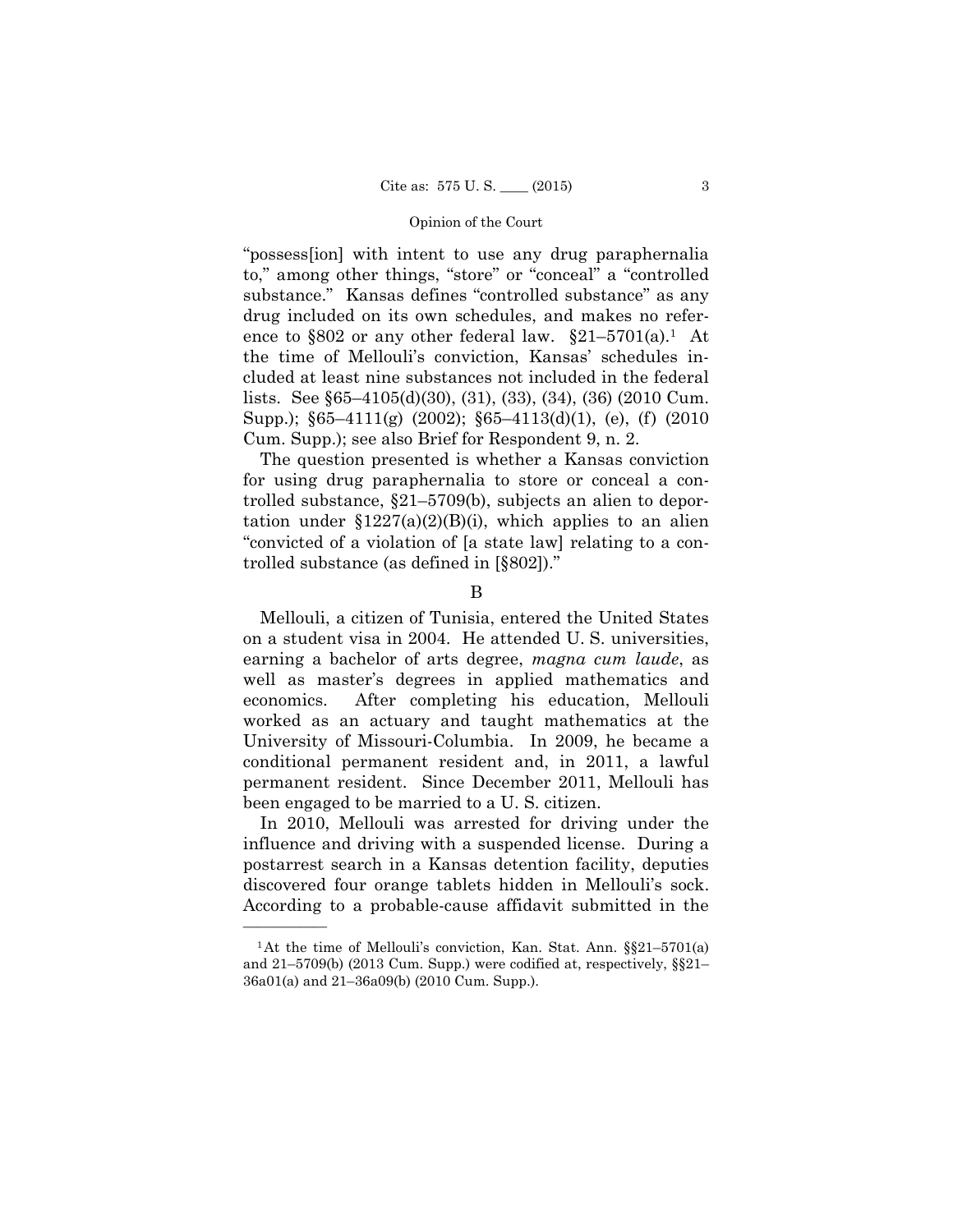#### Opinion of the Court

state prosecution, Mellouli acknowledged that the tablets were Adderall and that he did not have a prescription for the drugs. Adderall, the brand name of an amphetaminebased drug typically prescribed to treat attention-deficit hyperactivity disorder, $2$  is a controlled substance under both federal and Kansas law. See 21 CFR §1308.12(d)(1) (2014) (listing "amphetamine" and its "salts" and "isomers"); Kan. Stat. Ann. §65–4107(d)(1) (2013 Cum. Supp.) (same). Based on the probable-cause affidavit, a criminal complaint was filed charging Mellouli with trafficking contraband in jail.

Ultimately, Mellouli was charged with only the lesser offense of possessing drug paraphernalia, a misdemeanor. The amended complaint alleged that Mellouli had "use[d] or possess[ed] with intent to use drug paraphernalia, towit: a sock, to store, contain, conceal, inject, ingest, inhale or otherwise introduce into the human body a controlled substance." App. 23. The complaint did not identify the substance contained in the sock. Mellouli pleaded guilty to the paraphernalia possession charge; he also pleaded guilty to driving under the influence. For both offenses, Mellouli was sentenced to a suspended term of 359 days and 12 months' probation.

In February 2012, several months after Mellouli successfully completed probation, Immigration and Customs Enforcement officers arrested him as deportable under  $$1227(a)(2)(B)(i)$  based on his paraphernalia possession conviction. An Immigration Judge ordered Mellouli deported, and the Board of Immigration Appeals (BIA) affirmed the order. Mellouli was deported in 2012.

Under federal law, Mellouli's concealment of controlledsubstance tablets in his sock would not have qualified as a drug-paraphernalia offense. Federal law criminalizes the sale of or commerce in drug paraphernalia, but possession

<sup>2</sup>See H. Silverman, The Pill Book 23 (13th ed. 2008).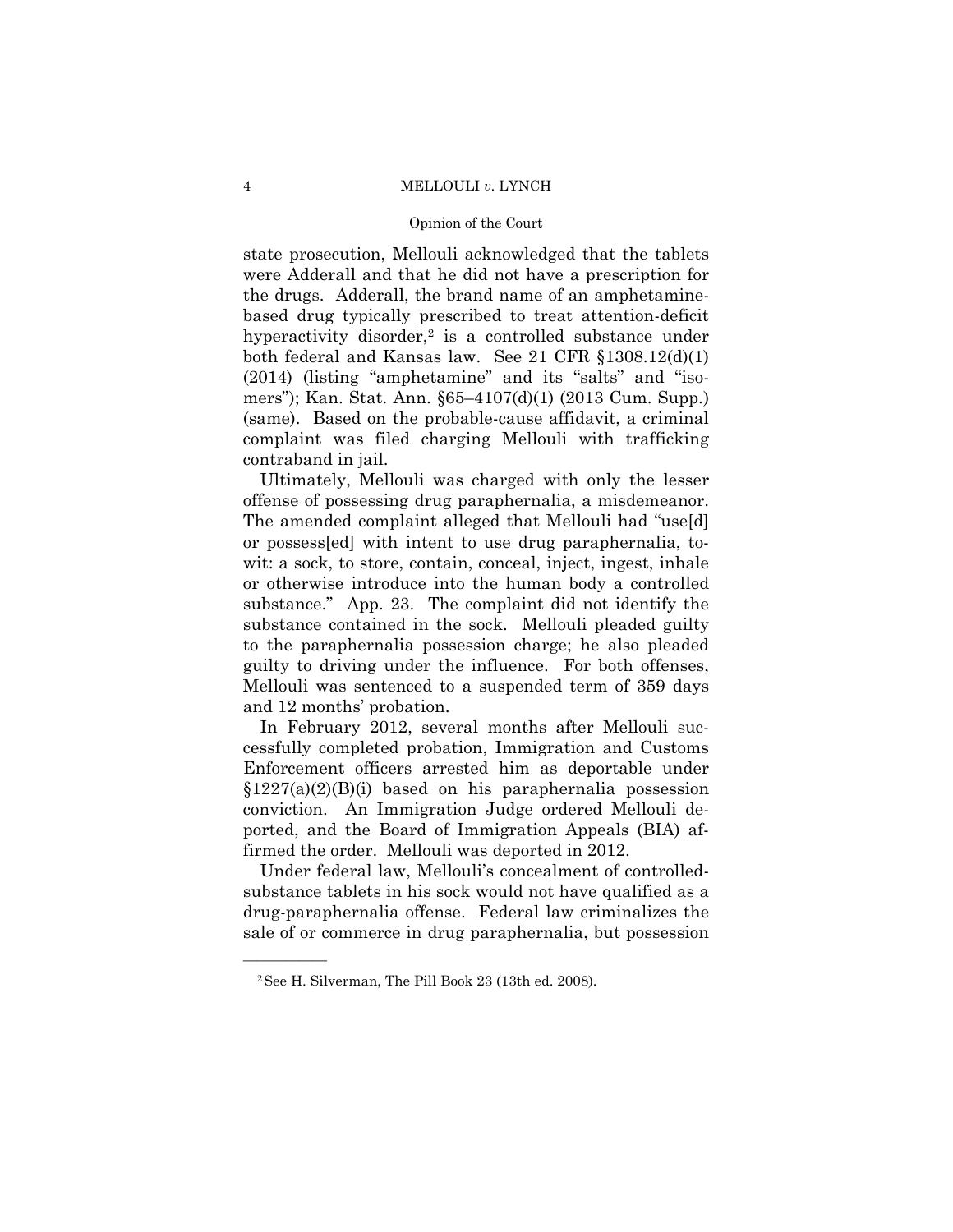alone is not criminalized at all. See 21 U. S. C. §863(a)– (b). Nor does federal law define drug paraphernalia to include common household or ready-to-wear items like socks; rather, it defines paraphernalia as any "equipment, product, or material" which is "primarily *intended or designed for use*" in connection with various drug-related activities. §863(d) (emphasis added). In 19 States as well, the conduct for which Mellouli was convicted—use of a sock to conceal a controlled substance—is not a criminal offense. Brief for National Immigrant Justice Center et al. as *Amici Curiae* 7. At most, it is a low-level infraction, often not attended by a right to counsel. *Id.,* at 9–11.

The Eighth Circuit denied Mellouli's petition for review. 719 F. 3d 995 (2013). We granted certiorari, 573 U. S. \_\_\_ (2014), and now reverse the judgment of the Eighth Circuit.

II

 immigration statute.3 Because Congress predicated de- We address first the rationale offered by the BIA and affirmed by the Eighth Circuit, which differentiates paraphernalia offenses from possession and distribution offenses. Essential background, in evaluating the rationale shared by the BIA and the Eighth Circuit, is the categorical approach historically taken in determining whether a state conviction renders an alien removable under the

<sup>3</sup>We departed from the categorical approach in *Nijhawan* v. *Holder*, 557 U. S. 29 (2009), based on the atypical cast of the prescription at issue, 8 U.S.C.  $$1101(a)(43)(M)(i)$ . That provision defines as an "aggravated felony" an offense "involv[ing] fraud or deceit in which the loss to the victim or victims exceeds \$10,000." The following subparagraph, (M)(ii), refers to an offense "described in section 7201 of title 26 (relating to tax evasion) in which the revenue loss to the Government exceeds \$10,000." No offense "described in section 7201 of title 26," we pointed out, "has a specific loss amount as an element." 557 U. S., at 38. Similarly, "no widely applicable federal fraud statute . . . contains a relevant monetary loss threshold," *id.,* at 39, and "[most] States had no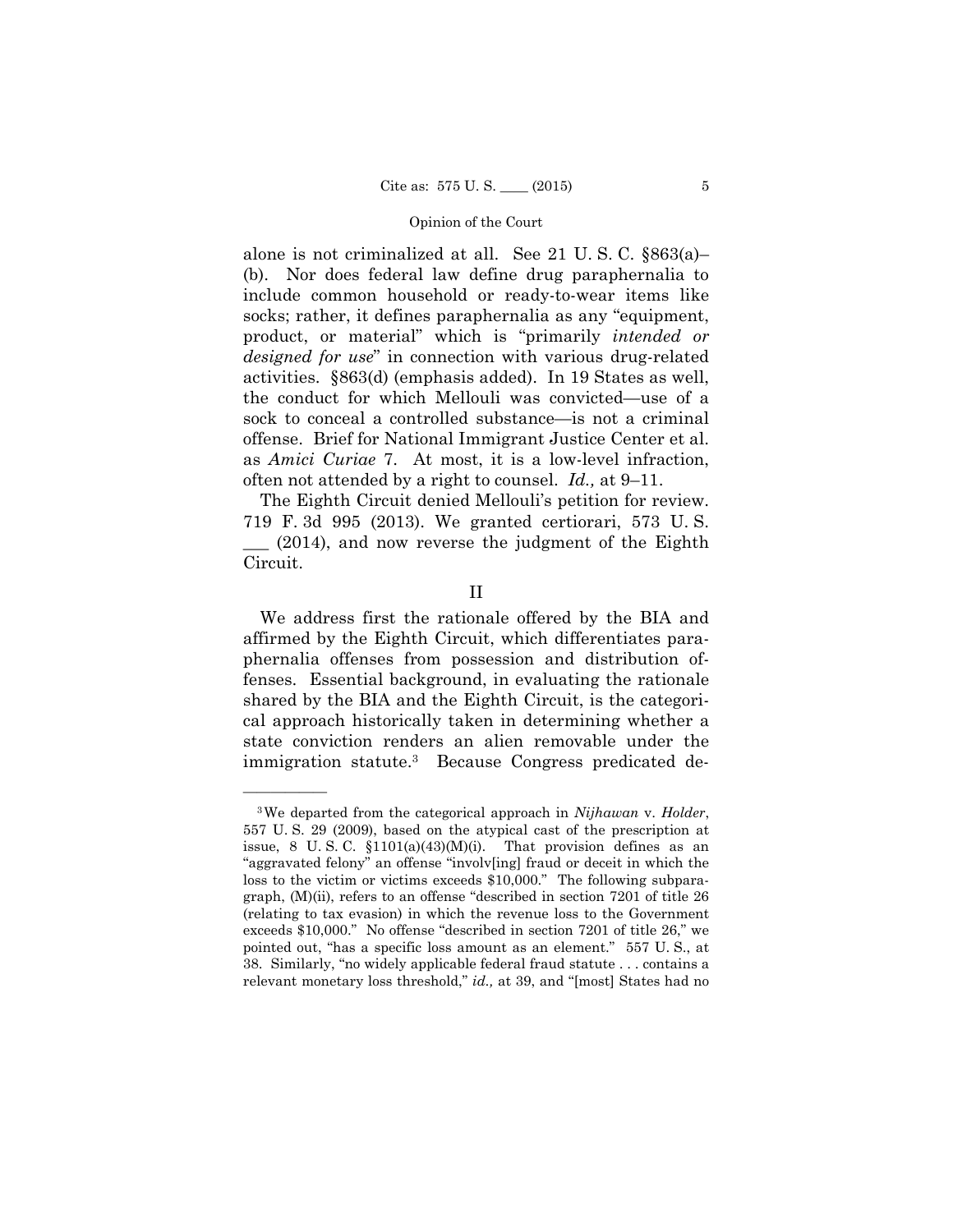#### Opinion of the Court

portation "on convictions, not conduct," the approach looks to the statutory definition of the offense of conviction, not to the particulars of an alien's behavior. Das, The Immigration Penalties of Criminal Convictions: Resurrecting Categorical Analysis in Immigration Law, 86 N. Y. U. L. Rev. 1669, 1701, 1746 (2011). The state conviction triggers removal only if, by definition, the underlying crime falls within a category of removable offenses defined by federal law. *Ibid.* An alien's actual conduct is irrelevant to the inquiry, as the adjudicator must "presume that the conviction rested upon nothing more than the least of the acts criminalized" under the state statute. *Moncrieffe* v. *Holder*, 569 U. S. \_\_\_, \_\_\_ (2013) (slip op., at 5) (internal quotation marks and alterations omitted).4

The categorical approach "has a long pedigree in our Nation's immigration law." *Id.*, at \_\_\_ (slip op., at 6). As early as 1913, courts examining the federal immigration

major fraud or deceit statute with any relevant monetary threshold," *id.*, at 40. As categorically interpreted, (M)(ii), the tax evasion provision, would have no application, and (M)(i), the fraud or deceit provision, would apply only in an extraordinarily limited and haphazard manner. *Ibid.* We therefore concluded that Congress intended the monetary thresholds in subparagraphs (M)(i) and (M)(ii) to apply "to the specific circumstances surrounding an offender's commission of [the defined] crime on a specific occasion." *Ibid.* In the main,  $$1227(a)(2)(B)(i)$ , the provision at issue here, has no such circumstancespecific thrust; its language refers to crimes generically defined.<br><sup>4</sup>A version of this approach, known as the "modified categorical ap-

 proach," applies to "state statutes that contain several different crimes, each described separately." *Moncrieffe v. Holder*, 569 U. S. \_\_, \_\_ (2013) (slip op., at 5). In such cases, "a court may determine which particular offense the noncitizen was convicted of by examining the charging document and jury instructions, or in the case of a guilty plea, the plea agreement, plea colloquy, or some comparable judicial record of the factual basis for the plea." *Ibid.* (internal quotation marks omitted). Off limits to the adjudicator, however, is any inquiry into the particular facts of the case. Because the Government has not argued that this case falls within the compass of the modified-categorical approach, we need not reach the issue.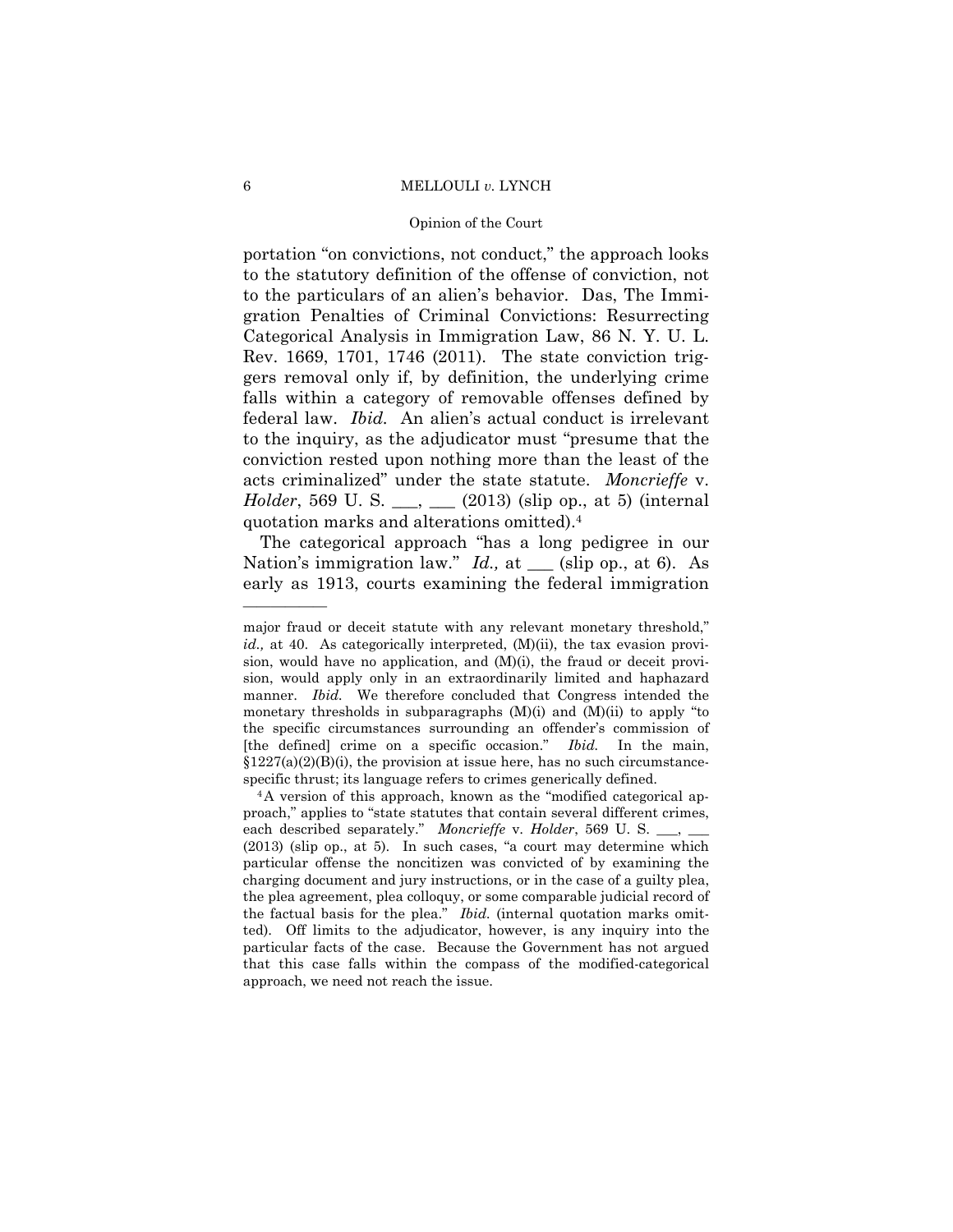statute concluded that Congress, by tying immigration penalties to *convictions*, intended to "limi[t] the immigration adjudicator's assessment of a past criminal conviction to a legal analysis of the statutory offense," and to disallow "[examination] of the facts underlying the crime." Das, *supra*, at 1688, 1690.

Rooted in Congress' specification of conviction, not conduct, as the trigger for immigration consequences, the categorical approach is suited to the realities of the system. Asking immigration judges in each case to determine the circumstances underlying a state conviction would burden a system in which "large numbers of cases [are resolved by] immigration judges and front-line immigration officers, often years after the convictions." Koh, The Whole Better than the Sum: A Case for the Categorical Approach to Determining the Immigration Consequences of Crime, 26 Geo. Immigration L. J. 257, 295 (2012). By focusing on the legal question of what a conviction *necessarily* established, the categorical approach ordinarily works to promote efficiency, fairness, and predictability in the administration of immigration law. See *id.,* at 295– 310; Das, *supra,* at 1725–1742. In particular, the approach enables aliens "to anticipate the immigration consequences of guilty pleas in criminal court," and to enter "'safe harbor' guilty pleas [that] do not expose the [alien defendant] to the risk of immigration sanctions." Koh, *supra,* at 307. See Das, *supra,* at 1737–1738.5

The categorical approach has been applied routinely to assess whether a state drug conviction triggers removal under the immigration statute. As originally enacted, the removal statute specifically listed covered offenses and

<sup>5</sup>Mellouli's plea may be an example. In admitting only paraphernalia possession, Mellouli avoided any identification, in the record of conviction, of the federally controlled substance (Adderall) his sock contained. See *supra,* at 3–4.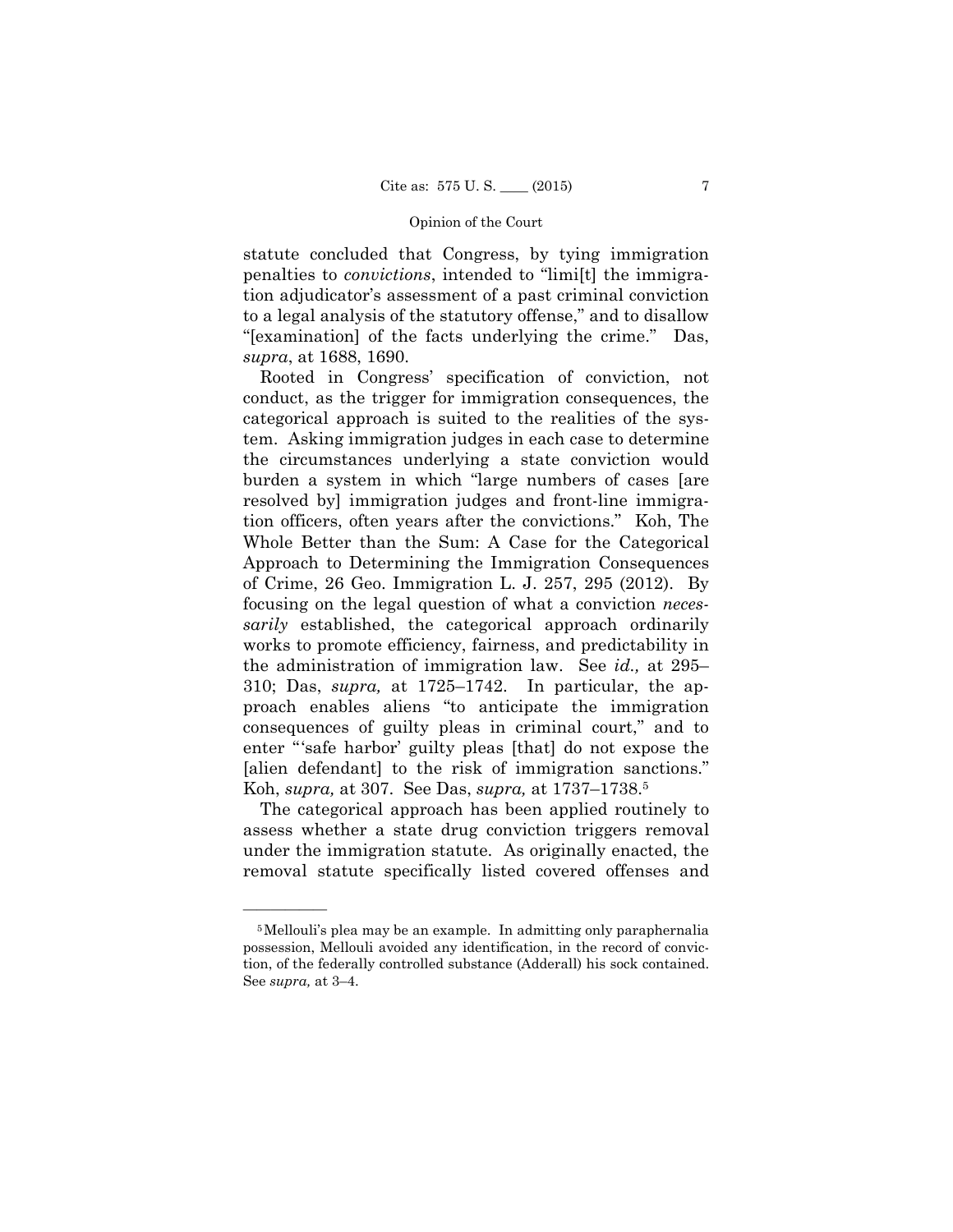#### Opinion of the Court

 alien convicted of "import[ing]," "buy[ing]," or "sell[ing]" covered substances. It made deportable, for example, any any "narcotic drug," defined as "opium, coca leaves, cocaine, or any salt, derivative, or preparation of opium or coca leaves, or cocaine." Ch. 202, 42 Stat. 596–597. Over time, Congress amended the statute to include additional offenses and additional narcotic drugs.6 Ultimately, the Anti-Drug Abuse Act of 1986 replaced the increasingly long list of controlled substances with the now familiar reference to "a controlled substance (as defined in [§802])." See §1751, 100 Stat. 3207–47. In interpreting successive versions of the removal statute, the BIA inquired whether the state statute under which the alien was convicted covered federally controlled substances and not others.7

*Matter of Paulus*, 11 I. & N. Dec. 274 (1965), is illustrative. At the time the BIA decided *Paulus*, the immigration statute made deportable any alien who had been "convicted of a violation of . . . any law or regulation relating to the illicit possession of or traffic in narcotic drugs or mari-

<sup>&</sup>lt;sup>6</sup>The 1956 version of the statute, for example, permitted removal of any alien "who at any time has been convicted of a violation of, or a conspiracy to violate, any law or regulation relating to the illicit possession of or traffic in narcotic drugs, or who has been convicted of a violation of, or a conspiracy to violate, any law or regulation governing or controlling the taxing, manufacture, production, compounding, transportation, sale, exchange, dispensing, giving away, importation, exportation, or the possession for the purpose of the manufacture, production, compounding, transportation, sale, exchange, dispensing, giving away, importation, or exportation of opium, coca leaves, heroin, marihuana, any salt derivative or preparation of opium or coca leaves or isonipecaine or any addiction-forming or addiction-sustaining opiate." Narcotic Control Act of 1956, §301(b), 70 Stat. 575. 7See, *e.g.*, *Matter of Fong*, 10 I. & N. Dec. 616, 619 (BIA 1964) (a

Pennsylvania conviction for unlawful use of a drug rendered alien removable because "every drug enumerated in the Pennsylvania law [was] found to be a narcotic drug or marijuana within the meaning of [the federal removal statute]"), overruled in part on other grounds, *Matter of Sum*, 13 I. & N. Dec. 569 (1970).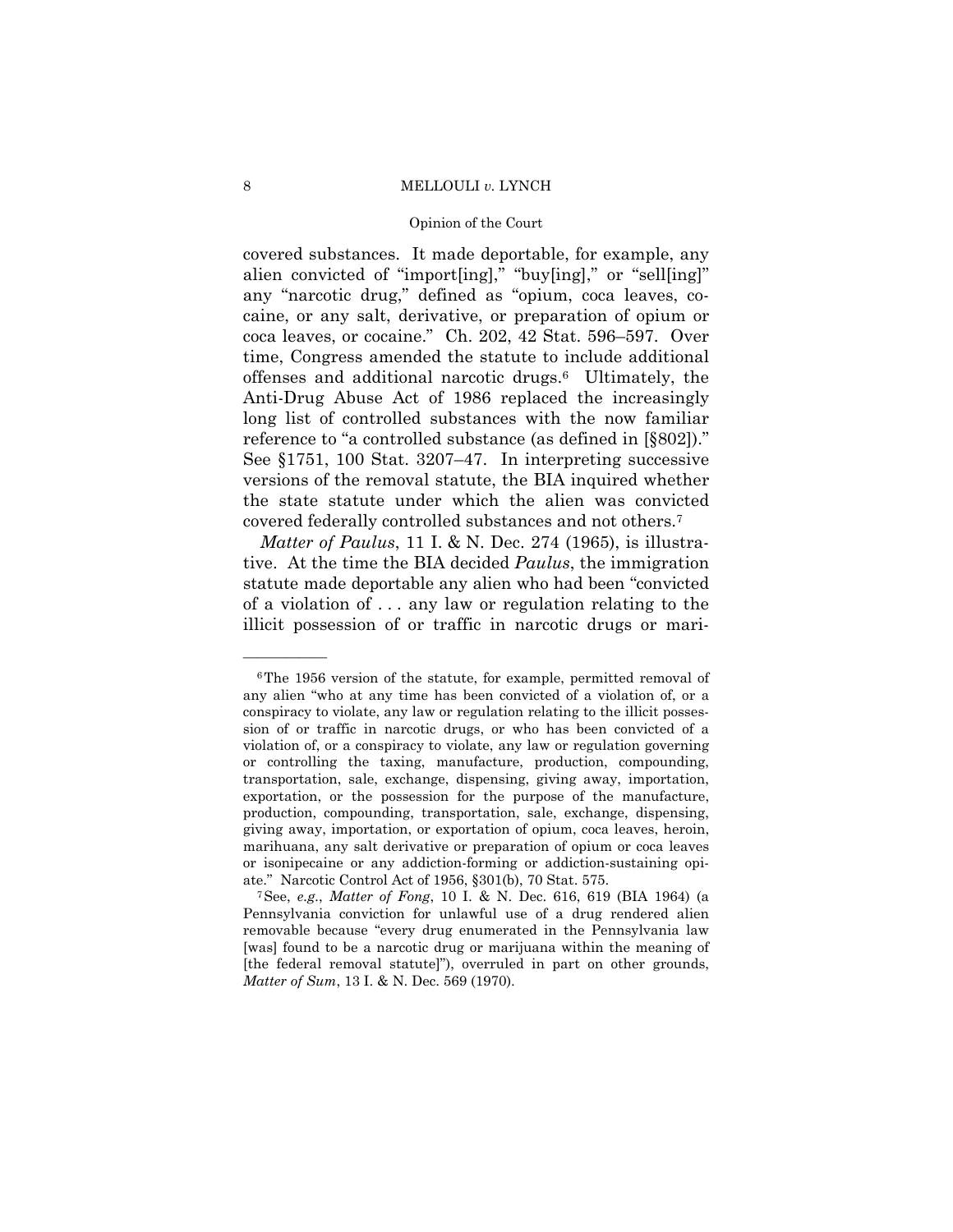huana." *Id.,* at 275. California controlled certain "narcotics," such as peyote, not listed as "narcotic drugs" under federal law. *Ibid*. The BIA concluded that an alien's California conviction for offering to sell an unidentified "narcotic" was not a deportable offense, for it was possible that the conviction involved a substance, such as peyote, controlled only under California law. *Id.,* at 275–276. Because the alien's conviction was not necessarily predicated upon a federally controlled "narcotic drug," the BIA concluded that the conviction did not establish the alien's deportability. *Id.*, at 276.

 Under the *Paulus* analysis, adhered to as recently as 2014 in *Matter of Ferreira*, 26 I. & N. Dec. 415 (BIA 2014),8 Mellouli would not be deportable. Mellouli pleaded guilty to concealing unnamed pills in his sock. At the time of Mellouli's conviction, Kansas' schedules of controlled substances included at least nine substances—*e.g.*, salvia and jimson weed—not defined in §802. See Kan. Stat. Ann. §65–4105(d)(30), (31). The state law involved in Mellouli's conviction, therefore, like the California statute in *Paulus*, was not confined to federally controlled substances; it required no proof by the prosecutor that Mellouli used his sock to conceal a substance listed under §802, as opposed to a substance controlled only under Kansas law. Under the categorical approach applied in *Paulus*, Mellouli's drug-paraphernalia conviction does not render him deportable. In short, the state law under which he was charged categorically "related to a controlled substance," but was not limited to substances "defined in [§802]."9

<sup>8</sup>The Government acknowledges that *Ferreira* "assumed the applicability of [the *Paulus*] framework." Brief for Respondent 49. Whether *Ferreira* applied that framework correctly is not a matter this case calls upon us to decide.<br><sup>9</sup>The dissent maintains that it is simply following "the statutory"

text." *Post,* at 1. It is evident, however, that the dissent shrinks to the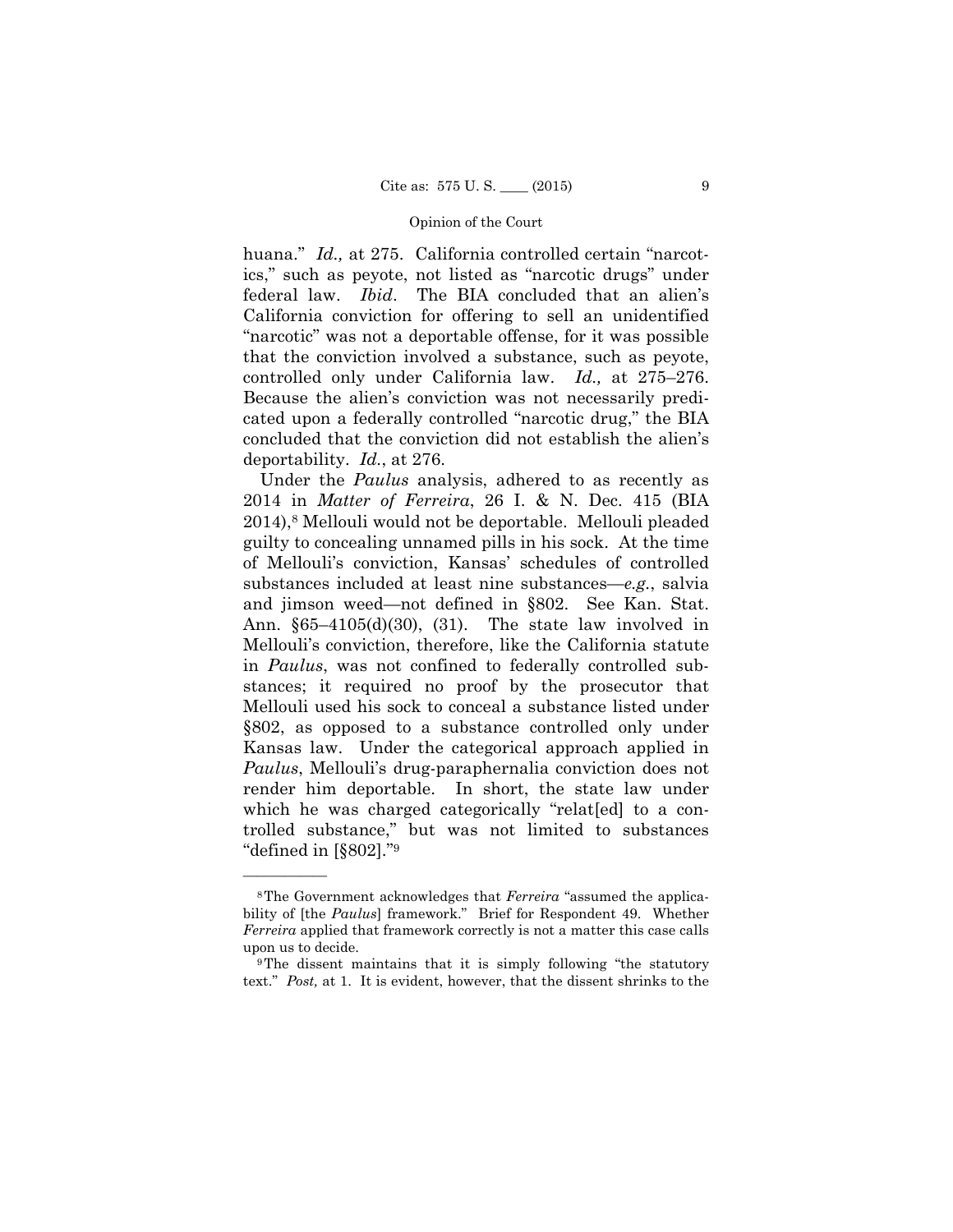#### Opinion of the Court

The BIA, however, announced and applied a different approach to drug-paraphernalia offenses (as distinguished from drug possession and distribution offenses) in *Matter of Martinez Espinoza*, 25 I. & N. Dec. 118 (2009). There, the BIA ranked paraphernalia statutes as relating to "the drug trade in general." *Id.,* at 121. The BIA rejected the argument that a paraphernalia conviction should not count at all because it targeted implements, not controlled substances. *Id.,* at 120. It then reasoned that a paraphernalia conviction "relates to" any and all controlled substances, whether or not federally listed, with which the paraphernalia can be used. *Id.,* at 121. Under this reasoning, there is no need to show that the type of controlled substance involved in a paraphernalia conviction is one defined in §802.

The Immigration Judge in this case relied upon *Martinez Espinoza* in ordering Mellouli's removal, quoting that decision for the proposition that "'the requirement of a correspondence between the Federal and State controlled substance schedules, embraced by *Matter of Paulus* . . . has never been extended'" to paraphernalia offenses. App. to Pet. for Cert. 32 (quoting *Martinez Espinoza*, 25 I. & N. Dec., at 121). The BIA affirmed, reasoning that Mellouli's conviction for possession of drug paraphernalia "involves drug trade in general and, thus, is covered under  $[\S1227(a)(2)(B)(i)]$ ." App. to Pet. for Cert. 18. Denying Mellouli's petition for review, the Eighth Circuit deferred to the BIA's decision in *Martinez Espinoza*, and held that a Kansas paraphernalia conviction "'relates to' a federal

vanishing point the words "as defined in  $\S 802$ ]." If  $\S 1227(a)(2)(B)(i)$ stopped with the words "relating to a controlled substance," the dissent would make sense. But Congress did not stop there. It qualified "relating to a controlled substance" by adding the limitation "as defined in [§802]." If those words do not confine  $$1227(a)(2)(B)(i)$ 's application to drugs defined in §802, one can only wonder why Congress put them there.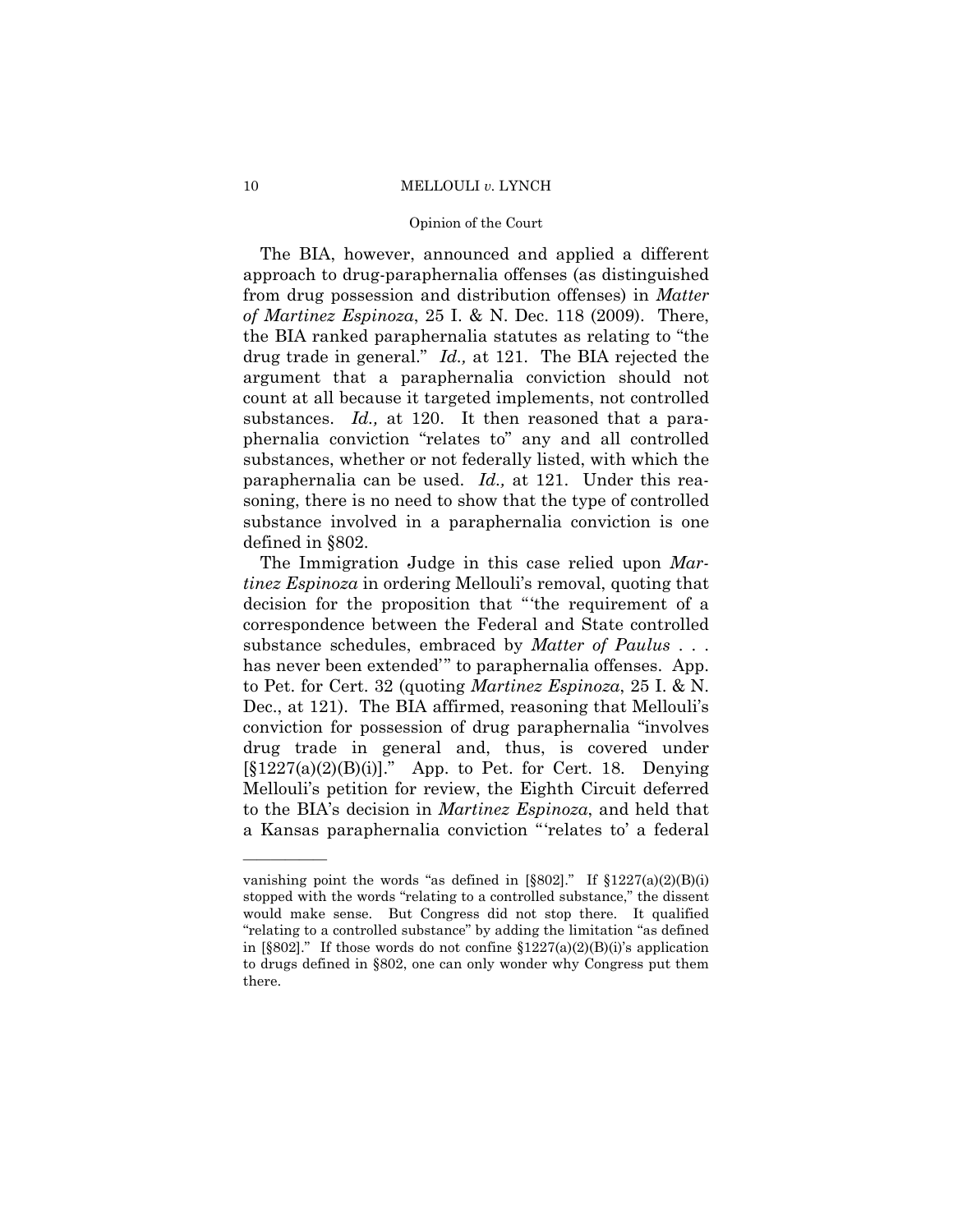controlled substance because it is a crime . . . 'associated with the drug trade in general.'" 719 F. 3d, at 1000.

The disparate approach to state drug convictions, devised by the BIA and applied by the Eighth Circuit, finds no home in the text of  $$1227(a)(2)(B)(i)$ . The approach, moreover, "leads to consequences Congress could not have intended." *Moncrieffe*, 569 U. S., at \_\_\_ (slip op., at 15). Statutes should be interpreted "as a symmetrical and coherent regulatory scheme." *FDA* v. *Brown & Williamson Tobacco Corp.*, 529 U. S. 120, 133 (2000) (internal quotation marks omitted). The BIA, however, has adopted conflicting positions on the meaning of  $\S 1227(a)(2)(B)(i)$ , distinguishing drug possession and distribution offenses from offenses involving the drug trade in general, with the anomalous result that minor paraphernalia possession offenses are treated more harshly than drug possession and distribution offenses. Drug possession and distribution convictions trigger removal only if they necessarily involve a federally controlled substance, see *Paulus*, 11 I. & N. Dec. 274, while convictions for paraphernalia possession, an offense less grave than drug possession and distribution, trigger removal whether or not they necessarily implicate a federally controlled substance, see *Martinez Espinoza*, 25 I. & N. Dec. 118. The incongruous upshot is that an alien is *not* removable for *possessing* a substance controlled only under Kansas law, but he *is*  removable for using a sock to contain that substance. Because it makes scant sense, the BIA's interpretation, we hold, is owed no deference under the doctrine described in *Chevron U. S. A. Inc.* v. *Natural Resources Defense Council, Inc.*, 467 U. S. 837, 843 (1984).

## III

Offering an addition to the BIA's rationale, the Eighth Circuit reasoned that a state paraphernalia possession conviction categorically relates to a federally controlled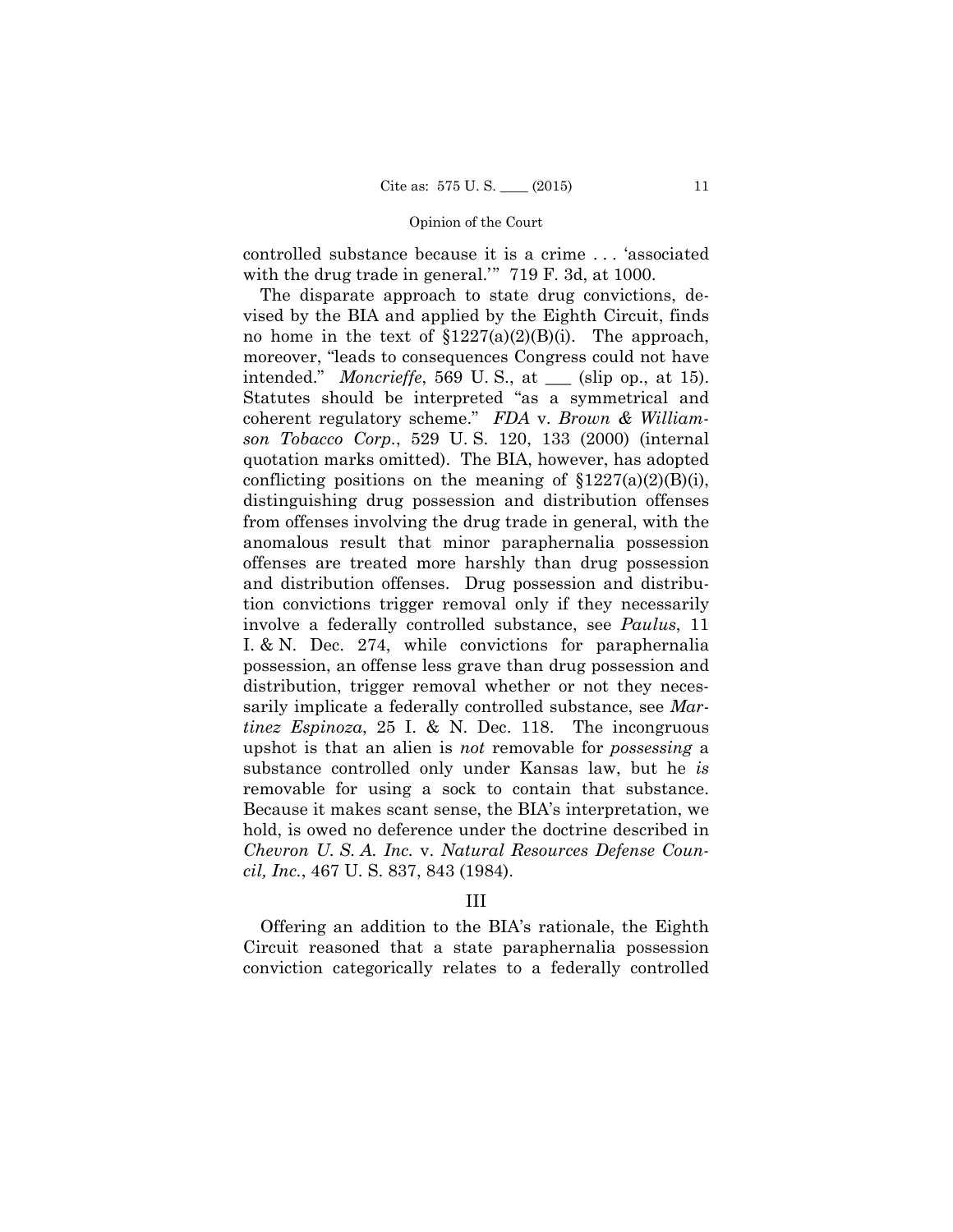#### Opinion of the Court

substance so long as there is "nearly a complete overlap" between the drugs controlled under state and federal law. 719 F. 3d, at 1000.10 The Eighth Circuit's analysis, however, scarcely explains or ameliorates the BIA's anomalous separation of paraphernalia possession offenses from drug possession and distribution offenses.

Apparently recognizing this problem, the Government urges, as does the dissent, that the overlap between state and federal drug schedules supports the removal of aliens convicted of *any* drug crime, not just paraphernalia offenses. As noted,  $$1227(a)(2)(B)(i)$  authorizes the removal of any alien "convicted of a violation of . . . any law or regulation of a State, the United States, or a foreign country relating to a controlled substance (as defined in [§802])." According to the Government, the words "relating to" modify "law or regulation," rather than "violation." Brief for Respondent 25–26 (a limiting phrase ordinarily modifies the last antecedent). Therefore, the Government argues, aliens who commit "drug crimes" in States whose drug schedules substantially overlap the federal schedules are removable, for "state statutes that criminalize hundreds of federally controlled drugs and a handful of similar substances, are laws 'relating to' federally controlled substances." Brief for Respondent 17.

We do not gainsay that, as the Government urges, the last reasonable referent of "relating to," as those words appear in  $$1227(a)(2)(B)(i)$ , is "law or regulation." The removal provision is thus satisfied when the elements that make up the state crime of conviction relate to a federally controlled substance. As this case illustrates, however, the Government's construction of the federal removal

 *Espinoza*. See 25 I. & N. Dec., 118, 121 (2009) (basing decision on a drug trade in general"). 10The BIA posited, but did not rely on, a similar rationale in *Martinez*  "distinction between crimes involving the possession or distribution of a *particular* drug and those involving other conduct associated with the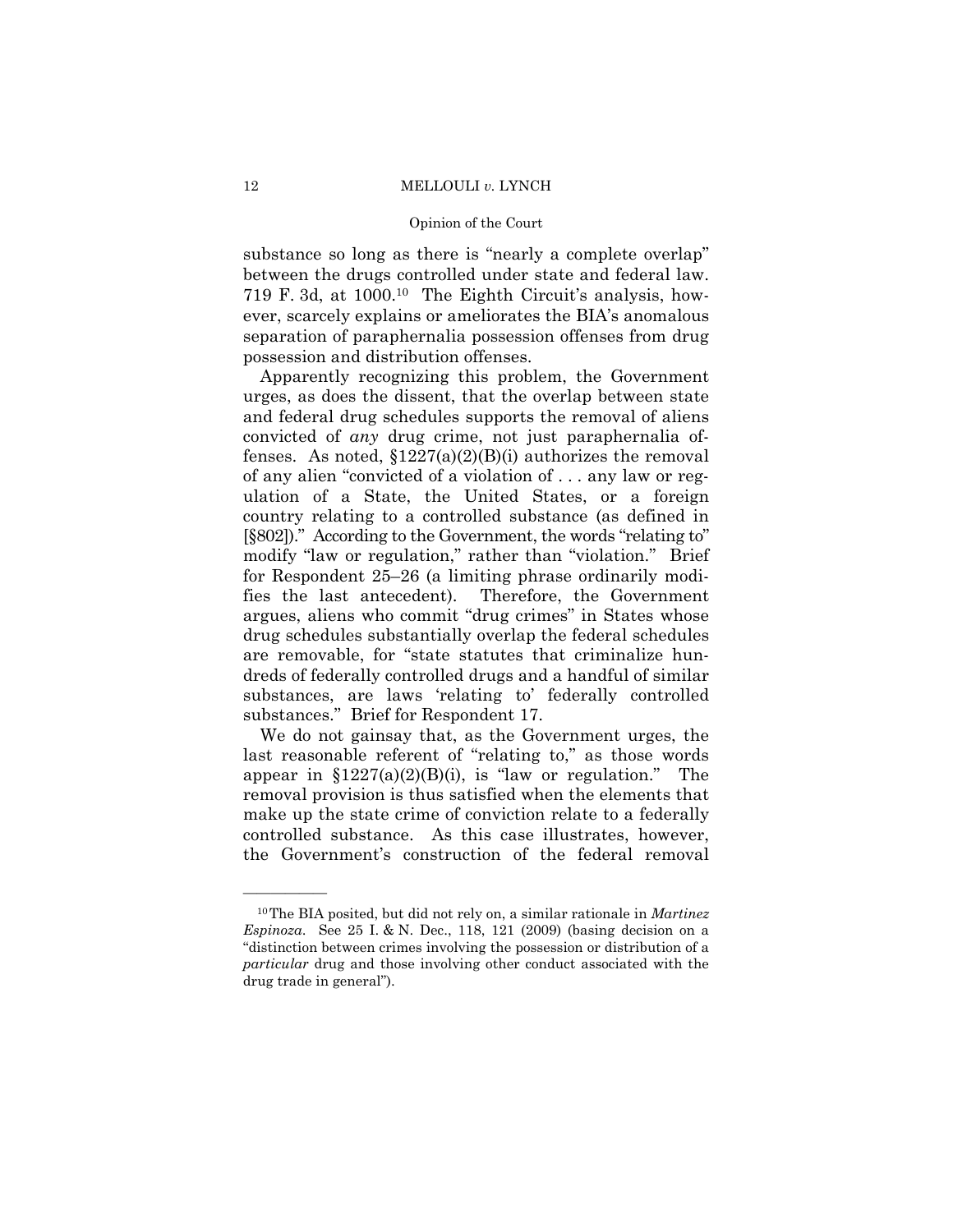statute stretches to the breaking point, reaching statecourt convictions, like Mellouli's, in which "[no] controlled substance (as defined in [§802])" figures as an element of the offense. We recognize, too, that the  $$1227(a)(2)(B)(i)$ words to which the dissent attaches great weight, *i.e.*, "relating to," *post*, at 2–3, are "broad" and "indeterminate." *Maracich* v. *Spears*, 570 U. S. \_\_\_, \_\_\_ (2013) (slip op., at 9) (internal quotation marks and brackets omitted).11 As we cautioned in *New York State Conference of Blue Cross & Blue Shield Plans* v. *Travelers Ins. Co.*, 514 U. S. 645, 655 (1995), those words, "extend[ed] to the furthest stretch of [their] indeterminacy, . . . stop nowhere." "[C]ontext," therefore, may "tu[g]  $\dots$  in favor of a narrower reading." *Yates* v. *United States*, 574 U. S. \_\_\_, \_\_\_ (2015) (slip op., at 10). Context does so here.

The historical background of  $$1227(a)(2)(B)(i)$  demonstrates that Congress and the BIA have long required a direct link between an alien's crime of conviction and a particular federally controlled drug. *Supra*, at 8–9. The Government's position here severs that link by authorizing deportation any time the state statute of conviction bears some general relation to federally controlled drugs.

<sup>11</sup>The dissent observes that certain provisions of the immigration statute involving firearms and domestic violence "specif[y] the conduct that subjects an alien to removal" without "the expansive phrase 'relating to.'" *Post*, at 3. From this statutory context, the dissent infers that Congress must have intended the words "relating to" to have expansive meaning. *Post*, at 3–4. But the dissent overlooks another contextual clue—*i.e.*, that other provisions of the immigration statute tying immigration consequences to controlled-substance offenses contain no reference to §802. See 8 U. S. C. §1357(d) (allowing detainer of any alien who has been "arrested by a Federal, State, or local law enforcement official for a violation of any law relating to controlled substances"); §1184(d)(3)(B)(iii) (allowing Secretary of Homeland Security to deny certain visa applications when applicant has at least three convictions of crimes "relating to a controlled substance or alcohol not arising from a single act"). These provisions demonstrate that when Congress seeks to capture conduct involving a "controlled substance," it says just that, not "a controlled substance (as defined in [§802])."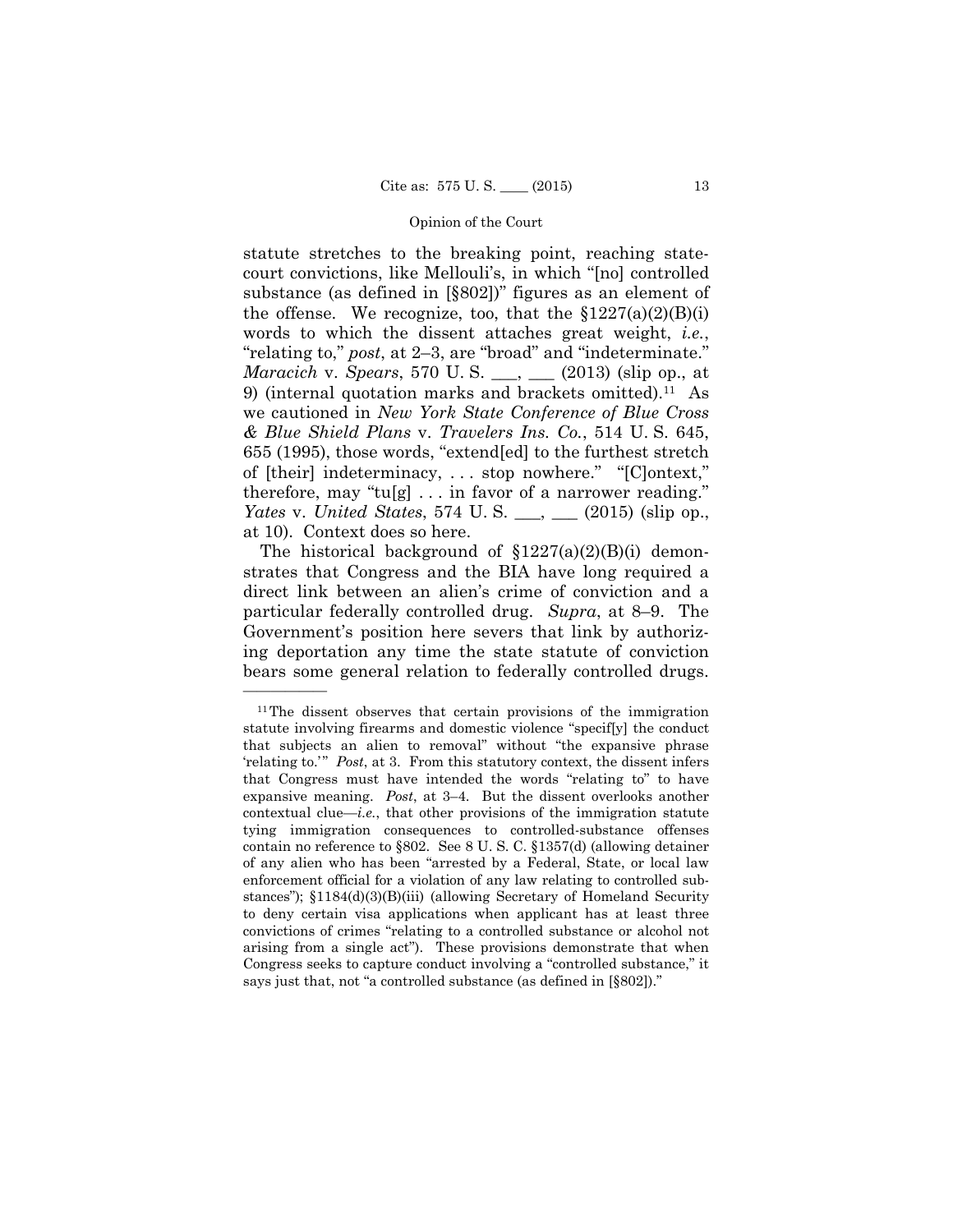#### Opinion of the Court

The Government offers no cogent reason why its position is limited to state drug schedules that have a "substantial overlap" with the federal schedules. Brief for Respondent 31. A statute with *any* overlap would seem to be *related to*  federally controlled drugs. Indeed, the Government's position might well encompass convictions for offenses related to drug activity more generally, such as gun possession, even if those convictions do not actually involve drugs (let alone federally controlled drugs). The Solicitor General, while resisting this particular example, acknowledged that convictions under statutes "that have some connection to drugs indirectly" might fall within  $$1227(a)(2)(B)(i)$ . Tr. of Oral Arg. 36. This sweeping interpretation departs so sharply from the statute's text and history that it cannot be considered a permissible reading.

In sum, construction of  $$1227(a)(2)(B)(i)$  must be faithful to the text, which limits the meaning of "controlled substance," for removal purposes, to the substances controlled under §802. We therefore reject the argument that *any* drug offense renders an alien removable, without regard to the appearance of the drug on a §802 schedule. Instead, to trigger removal under  $$1227(a)(2)(B)(i)$ , the Government must connect an element of the alien's conviction to a drug "defined in [§802]."

\* \* \*

For the reasons stated, the judgment of the U. S. Court of Appeals for the Eighth Circuit is reversed.

*It is so ordered.*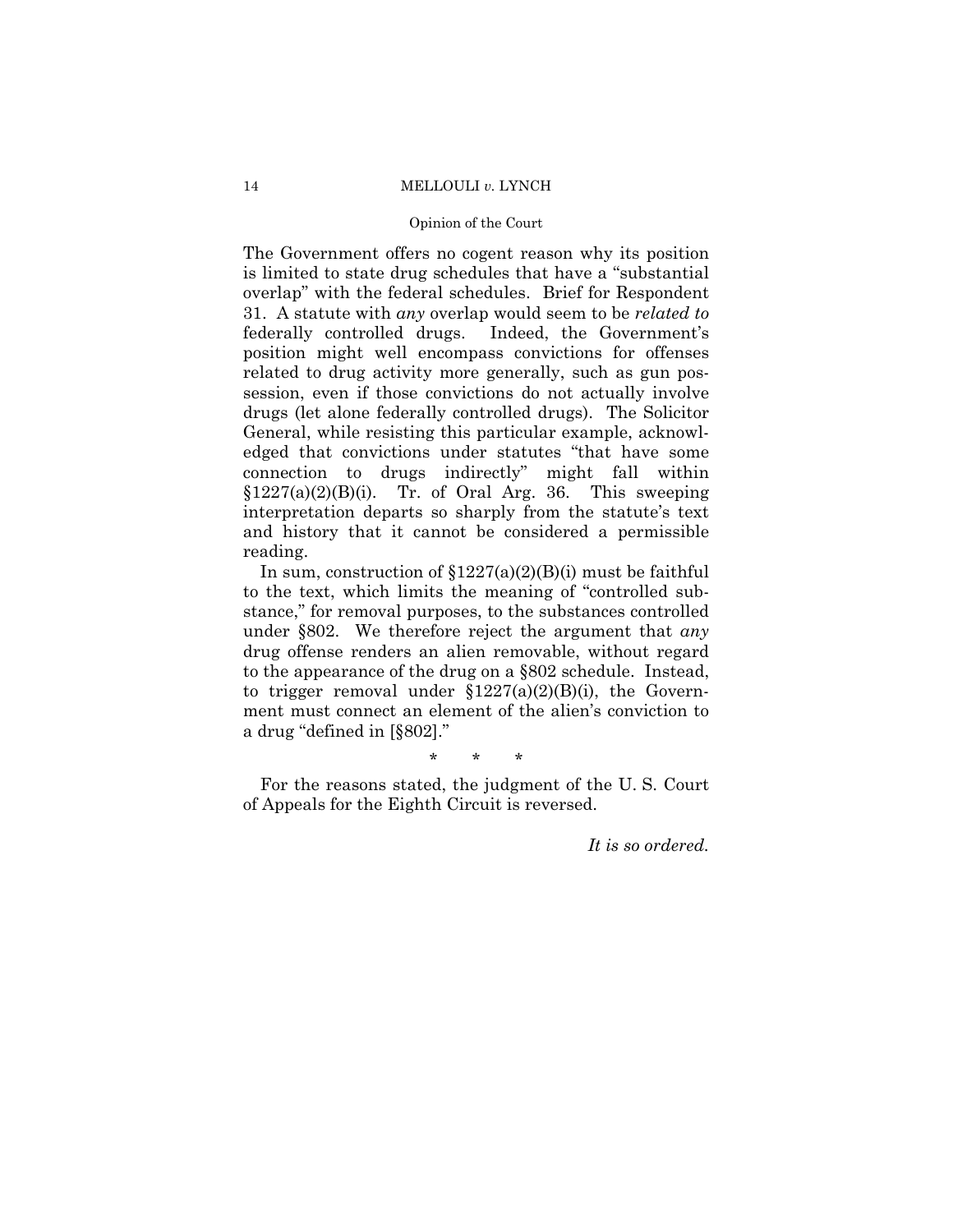## $\frac{1}{2}$  ,  $\frac{1}{2}$  ,  $\frac{1}{2}$  ,  $\frac{1}{2}$  ,  $\frac{1}{2}$  ,  $\frac{1}{2}$  ,  $\frac{1}{2}$ **SUPREME COURT OF THE UNITED STATES**

#### $\frac{1}{2}$  ,  $\frac{1}{2}$  ,  $\frac{1}{2}$  ,  $\frac{1}{2}$  ,  $\frac{1}{2}$  ,  $\frac{1}{2}$ No. 13–1034

# MOONES MELLOULI, PETITIONER *v.* LORETTA E. LYNCH, ATTORNEY GENERAL

## ON WRIT OF CERTIORARI TO THE UNITED STATES COURT OF APPEALS FOR THE EIGHTH CIRCUIT

[June 1, 2015]

 JUSTICE THOMAS, with whom JUSTICE ALITO joins, dissenting.

The Court reverses the decision of the United States Court of Appeals for the Eighth Circuit on the ground that it misapplied the federal removal statute. It rejects the Government's interpretation of that statute, which would supply an alternative ground for affirmance. Yet it offers no interpretation of its own. Lower courts are thus left to guess which convictions qualify an alien for removal under 8 U. S. C. §1227(a)(2)(B)(i), and the majority has deprived them of their only guide: the statutory text itself. Because the statute renders an alien removable whenever he is convicted of violating a law "relating to" a federally controlled substance, I would affirm.

I

With one exception not applicable here,  $$1227(a)(2)(B)(i)$ makes removable "[a]ny alien who at any time after admission has been convicted of a violation of (or a conspiracy or attempt to violate) any law or regulation of a State, the United States, or a foreign country relating to a controlled substance (as defined in section 802 of title 21)." I would hold, consistent with the text, that the provision requires that the conviction arise under a "law or regulation of a State, the United States, or a foreign country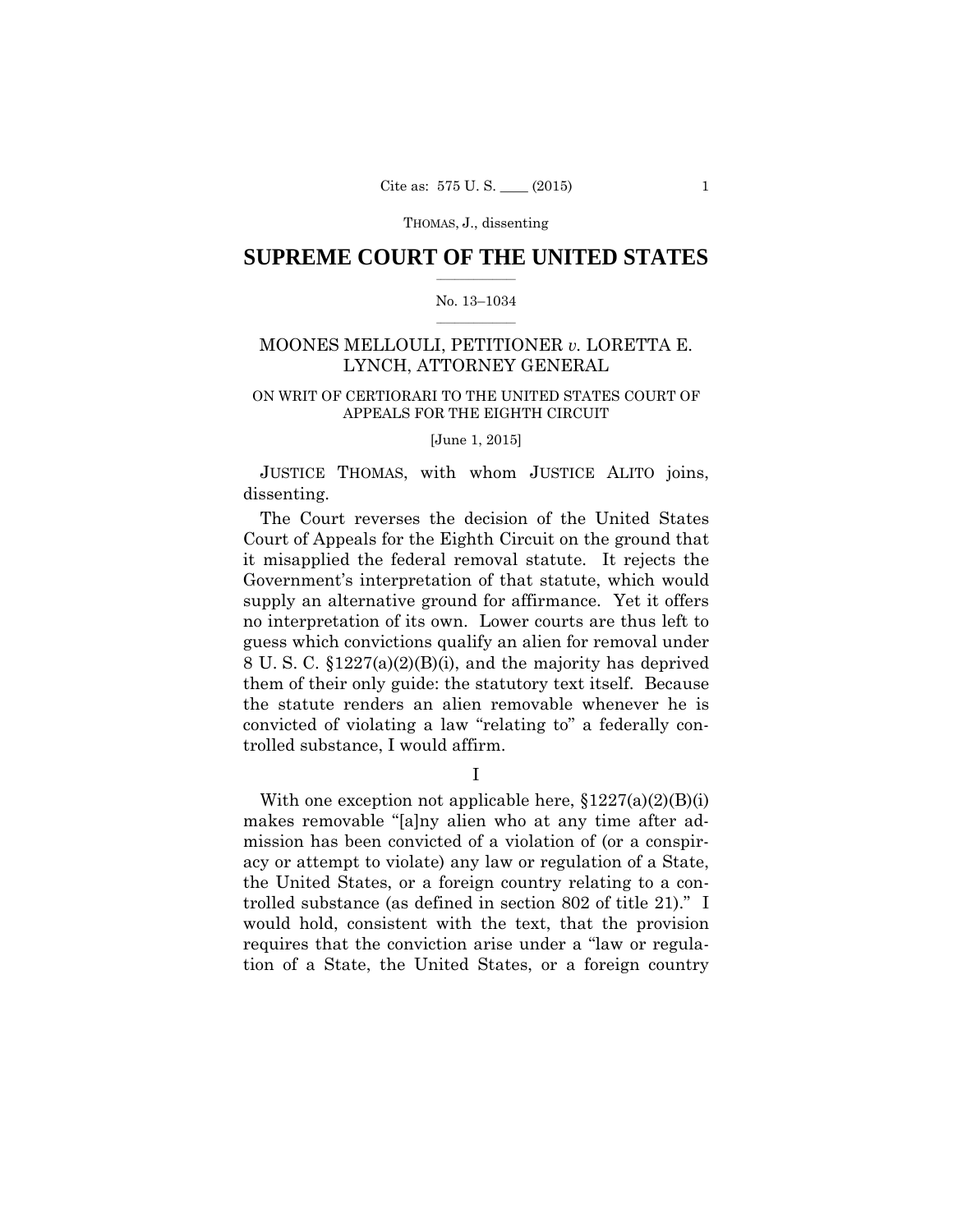#### THOMAS, J., dissenting

relating to a controlled substance (as defined in section 802 of title 21)." Thus, Mellouli was properly subject to removal if the Kansas statute of conviction "relat[es] to a controlled substance (as defined in section 802 of title 21)," regardless of whether his particular conduct would also have subjected him to prosecution under federal controlled-substances laws. See *ante,* at 6 ("An alien's actual conduct is irrelevant to the inquiry"). The majority's 12 references to the sock that Mellouli used to conceal the pills are thus entirely beside the point.1

The critical question, which the majority does not directly answer, is what it means for a law or regulation to "relat[e] to a controlled substance (as defined in section 802 of title 21)." At a minimum, we know that this phrase does not require a complete overlap between the substances controlled under the state law and those controlled under 21 U. S. C. §802. To "relate to" means "'to stand in some relation; to have bearing or concern; to pertain; refer; to bring into association with or connection with.<sup>"</sup> Mo*rales* v. *Trans World Airlines, Inc.*, 504 U. S. 374, 383 (1992) (quoting Black's Law Dictionary 1158 (5th ed. 1979)). In ordinary parlance, one thing can "relate to" another even if it also relates to other things. As ordinarily understood, therefore, a state law regulating various controlled substances may "relat[e] to a controlled substance (as defined in section 802 of title 21)" even if the statute also controls a few substances that do not fall within the federal definition.

<sup>&</sup>lt;sup>1</sup>It is likewise beside the point that the pills were, in fact, federally controlled substances, that Mellouli concealed them in his sock while being booked into jail, that he was being booked into jail for his second arrest for driving under the influence in less than one year, that he pleaded to the paraphernalia offense after initially being charged with trafficking contraband in jail, or that he has since been charged with resisting arrest and failure to display a valid driver's license upon demand.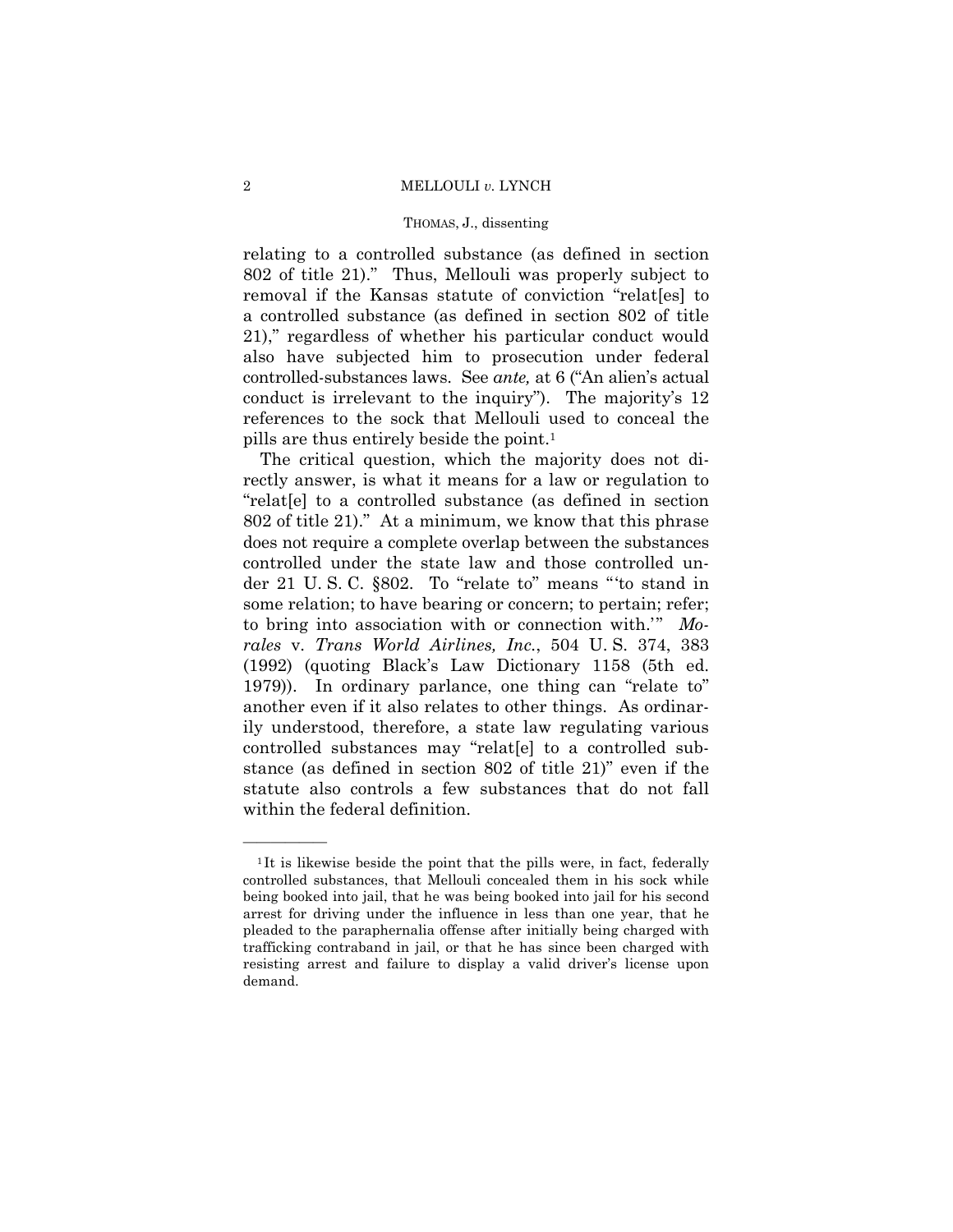*servation* v. *EPA*, 540 U. S. 461, 484 (2004) (GINSBURG, J.) The structure of the removal statute confirms this interpretation. Phrases like "relating to" and "in connection with" have broad but indeterminate meanings that must be understood in the context of "the structure of the statute and its other provisions." *Maracich* v. *Spears*, 570 U. S.  $\_\_\_\_\_\_\_\_\_\_\_\_\_\_\_\_\_\_$  (2013) (slip op., at 9) ("in connection with"); see also *New York State Conference of Blue Cross & Blue Shield Plans* v. *Travelers Ins. Co.*, 514 U. S. 645, 655 (1995) ("relate to"); see generally *California Div. of Labor Standards Enforcement* v. *Dillingham Constr., N. A., Inc.*, 519 U. S. 316, 324 (1997) (describing the Court's efforts to interpret the "'clearly expansive'" "relate to" language in the pre-emption provision of the Employee Retirement Income Security Act of 1974). In interpreting such phrases, we must be careful to honor Congress' choice to use expansive language. *Maracich*, *supra,* at \_\_\_ (GINSBURG, J., dissenting) (slip op., at 7) (noting that a statute should be interpreted broadly in light of Congress' decision to use sweeping language like "in connection with"); see also, *e.g., Alaska Dept. of Environmental Con-*(interpreting Environmental Protection Agency's authority in light of the "notably capacious terms" contained in its authorizing statute).

Here, the "structure of the statute and its other provisions" indicate that Congress understood this phrase to sweep quite broadly. Several surrounding subsections of the removal statute reveal that when Congress wanted to define with greater specificity the conduct that subjects an alien to removal, it did so by omitting the expansive phrase "relating to." For example, a neighboring provision makes removable "[a]ny alien who . . . is convicted under any law of purchasing, selling, offering for sale, exchanging, using, owning, possessing, or carrying . . . any weapon, part, or accessory *which is* a firearm or destructive device (as defined in section 921(a) of title 18)." 8 U. S. C.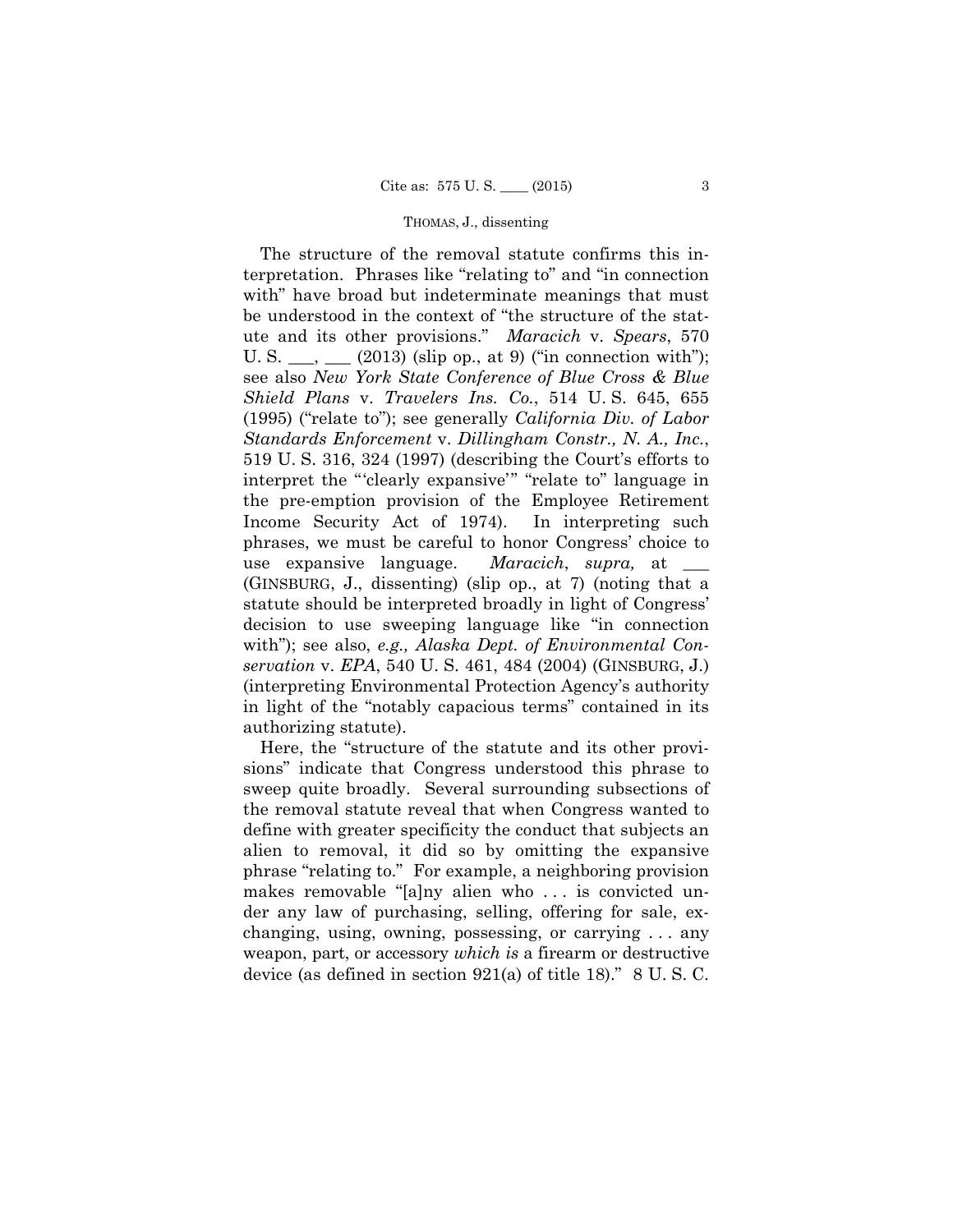$$1227(a)(2)(C)$  (emphasis added). This language explicitly requires that the object of the offense fit within a federal definition. Other provisions adopt similar requirements. See, *e.g.,* §1227(a)(2)(E)(i) (making removable "[a]ny alien who ... is convicted of a crime of domestic violence," where "the term 'crime of domestic violence' means any crime of violence (as defined in section 16 of title 18) . . . committed by" a person with a specified family relationship with the victim); see generally  $$1101(a)(43)$  (defining certain aggravated felonies using federal definitions as elements). That Congress, in this provision, required only that a law *relate to* a federally controlled substance, as opposed to *involve* such a substance, suggests that it understood "relating to" as having its ordinary and expansive meaning. See, *e.g., Russello* v. *United States*, 464 U. S. 16, 23 (1983).

 under Kansas' drug paraphernalia statute qualifies as a body." Kan. Stat. Ann. §21–5709(b)(2) (2013 Cum. Supp.). Applying this interpretation of "relating to," a conviction predicate offense under  $$1227(a)(2)(B)(i)$ . That state statute prohibits the possession or use of drug paraphernalia to "store, contain, conceal, inject, ingest, inhale or otherwise introduce a controlled substance into the human And, as used in this statute, a "controlled substance" is a substance that appears on Kansas' schedules, §21– 5701(a), which in turn consist principally of federally controlled substances. *Ante,* at 3; see also Brief for Petitioner 3 (listing nine substances on Kansas' schedules that were not on the federal schedules at the time of Mellouli's arrest); Brief for Respondent 8 (noting that, at the time of Mellouli's arrest, more than 97 percent of the named substances on Kansas' schedules were federally controlled). The law certainly "relat[es] to a controlled substance (as defined in section 802 of title 21)" because it prohibits conduct involving controlled substances falling within the federal definition in §802.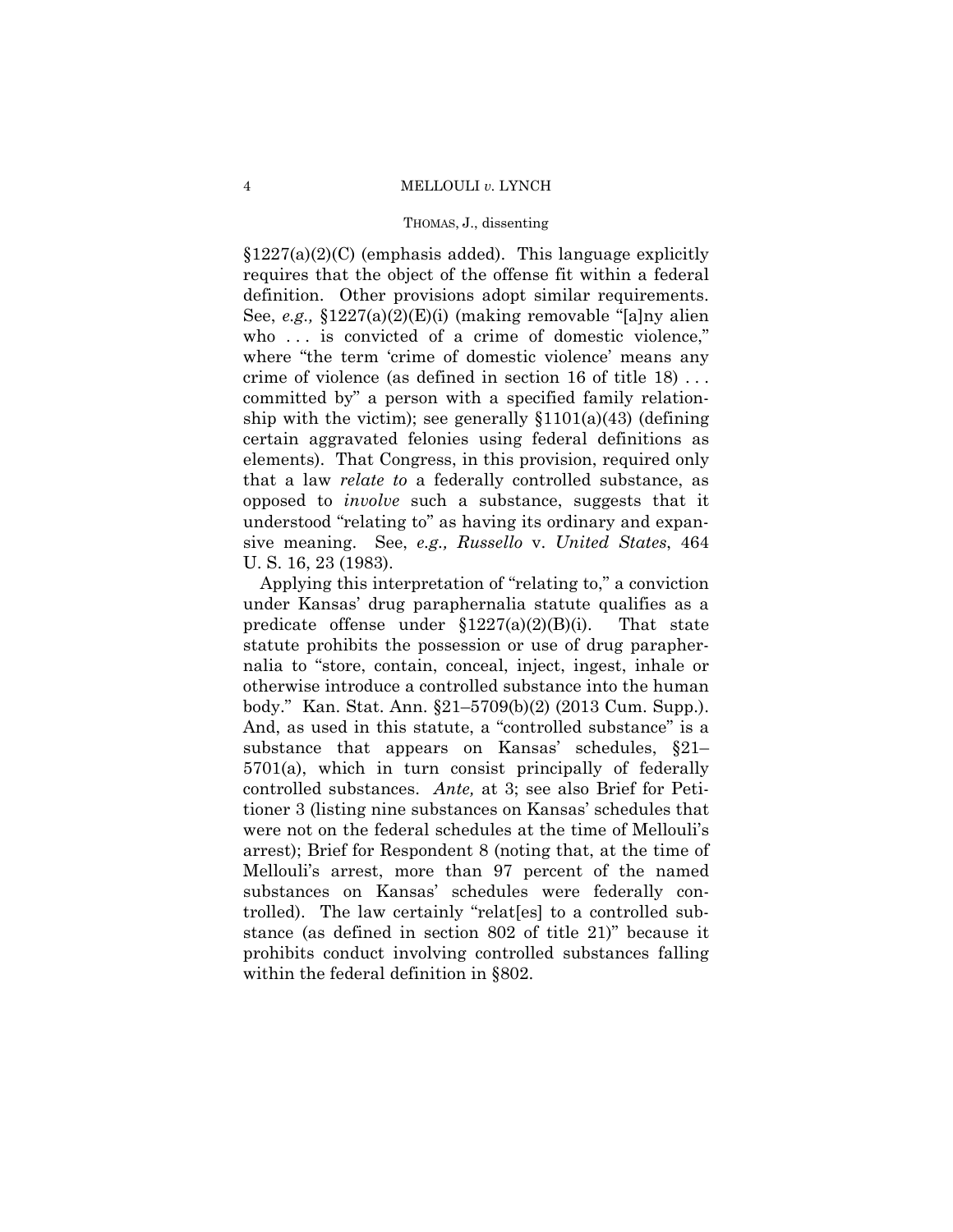True, approximately three percent of the substances appearing on Kansas' lists of "controlled substances" at the time of Mellouli's conviction did not fall within the federal definition, *ante,* at 3, meaning that an individual convicted of possessing paraphernalia may never have used his paraphernalia with a federally controlled substance. But that fact does not destroy the relationship between the *law* and federally controlled substances. Mellouli was convicted for violating a state law "relating to a controlled substance (as defined in section 802 of title 21)," so he was properly removed under 8 U. S. C.  $§1227(a)(2)(B)(i).$ 

II

A

The majority rejects this straightforward interpretation because it "reach[es] state-court convictions . . . in which '[no] controlled substance (as defined in [§802])' figures as an element of the offense." *Ante,* at 13. This assumes the answer to the question at the heart of this case: whether the removal statute does in fact reach such convictions. To answer that question by assuming the answer is circular.

The majority hints that some more limited definition of "relating to" is suggested by context. See *ibid.* I wholeheartedly agree that we must look to context to understand indeterminate terms like "relating to," which is why I look to surrounding provisions of the removal statute. These "reveal that when Congress wanted to define with greater specificity the conduct that subjects an alien to removal, it did so by omitting the expansive phrase 'relating to.'" *Supra,* at 3. For its part, the majority looks to the context of other provisions referring to "controlled substances" without a definitional parenthetical, *ante,* at 13, n. 11, and rejoins that the most natural reading of the statute "shrinks to the vanishing point the words 'as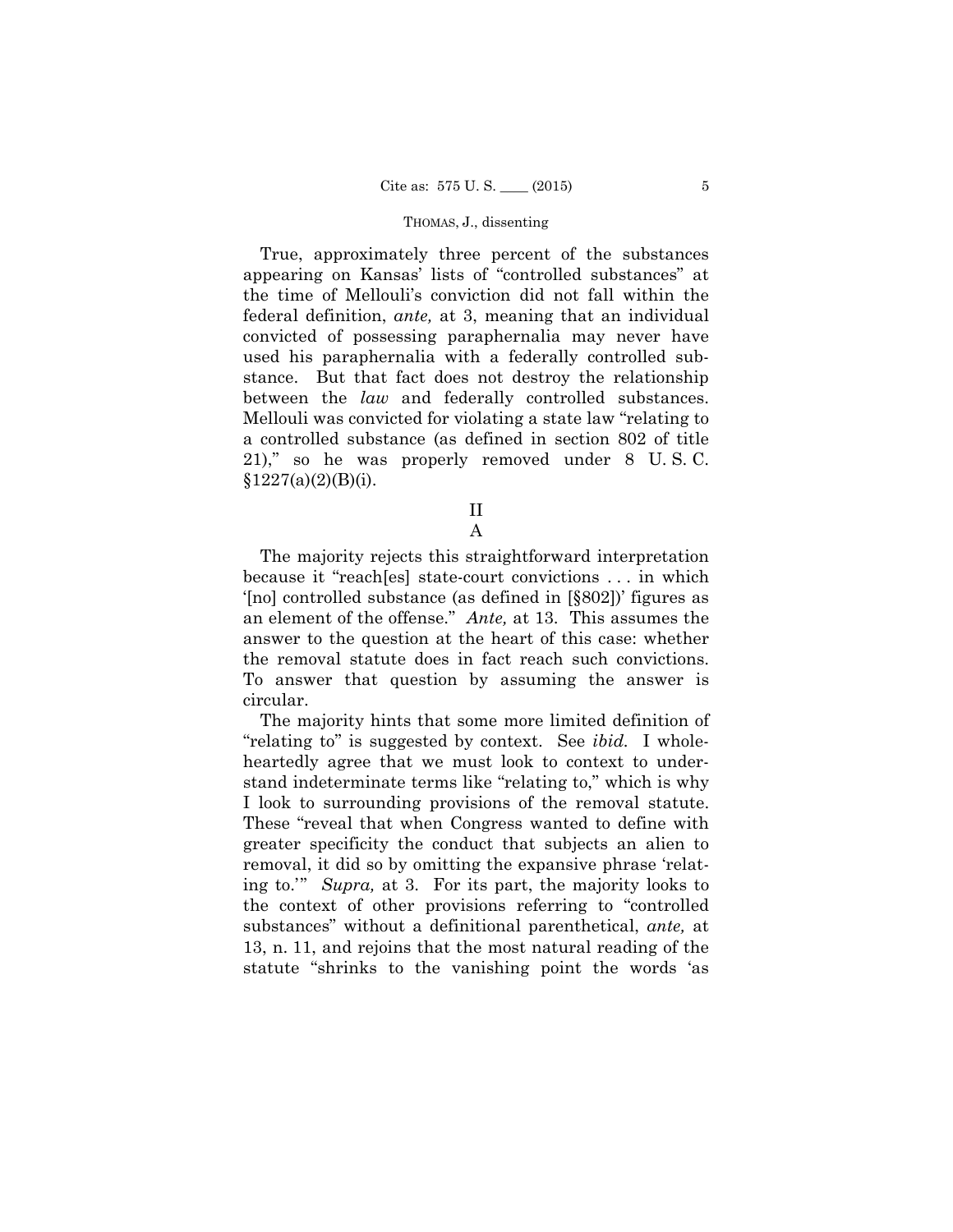#### THOMAS, J., dissenting

defined in [§802],'" *ante,* at 9–10, n. 9. But the definition of controlled substances *does* play a role in my interpretation, by requiring that the law bear some relationship to *federally* controlled substances. Although we need not establish the precise boundaries of that relationship in this case given that Kansas' paraphernalia law clearly qualifies under any reasonable definition of "relating to," the definition of controlled substances imposes a meaningful limit on the statutes that qualify.

## B

 The majority *appears* to conclude that a statute "relates to" a federally controlled substance if its "definition of the offense of conviction" necessarily includes as an element of that offense a federally controlled substance. *Ante,* at 6. The text will not bear this meaning.

The first problem with the majority's interpretation is that it converts a removal provision expressly keyed to features of the statute itself into one keyed to features of the underlying generic offense. To understand the difference, one need look no further than this Court's decision in *Moncrieffe* v. *Holder*, 569 U. S. \_\_\_ (2013). In that case, removal was predicated on the generic offense of "illicit trafficking in a controlled substance." *Id.,* at \_\_\_ (slip op., at 2). Thus, in order to satisfy the federal criteria, it was necessary for the state offense at issue to have as elements the same elements that make up that generic offense. *Id.,*  at  $\equiv$  (slip op., at 5). By contrast, §1227(a)(2)(B)(i) does not refer to a generic offense for which we must discern the relevant criteria from its nature. Instead, it establishes the relevant criteria explicitly, and does so for the law of conviction itself rather than for some underlying generic offense—that is, the law of conviction must "relat[e] to" a federally controlled substance.

The only plausible way of reading the text here to refer to a generic offense that has as one element the involve-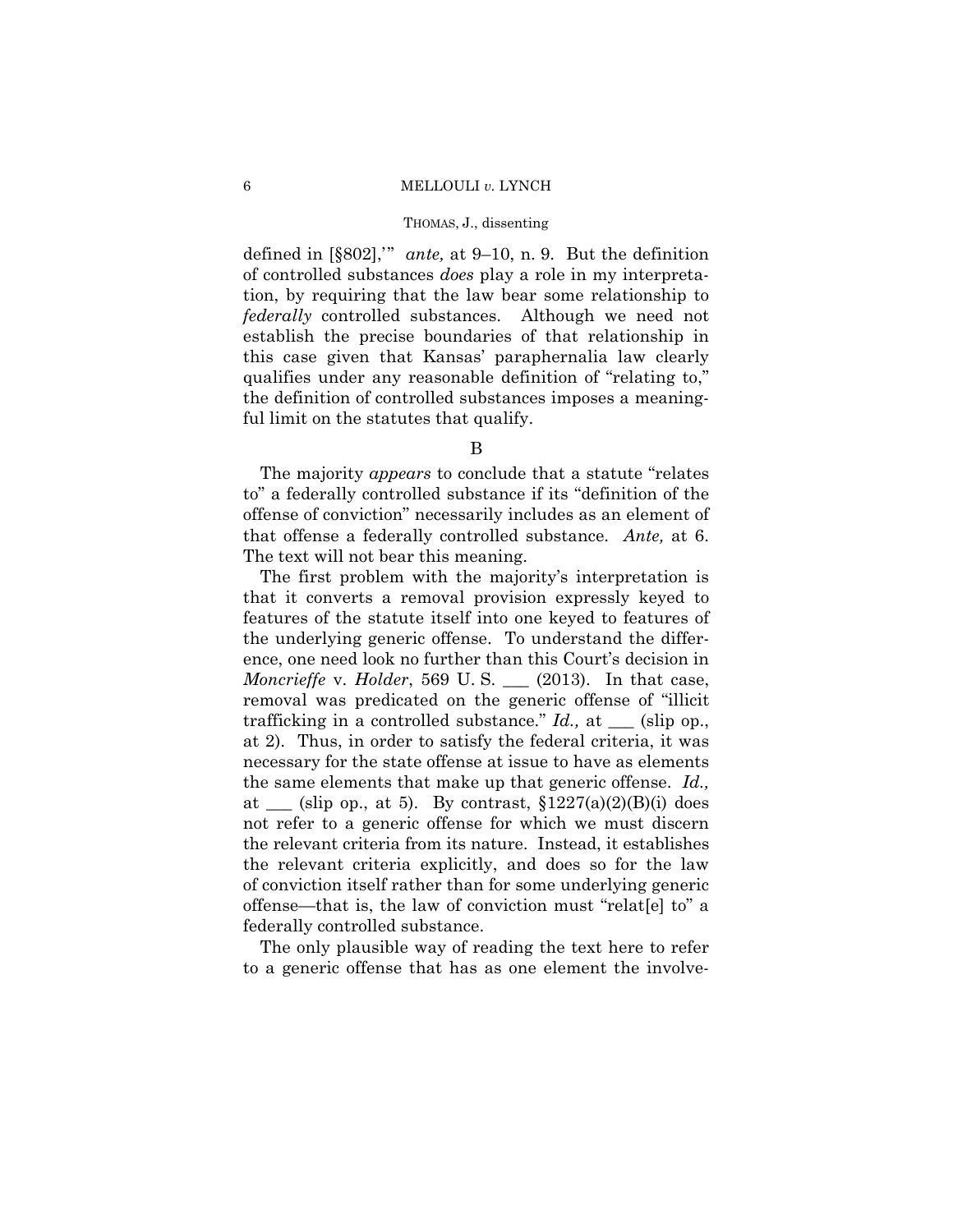ment of a federally controlled substance would be to read "relating to" as modifying "violation" instead of "law." Under that reading, the statute would attach immigration consequences to a "*violation* . . . relating to a controlled substance (as defined in section 802 of title 21)," rather than a violation of a "*law* . . . relating to a controlled substance (as defined in section 802 of title 21)." Yet the majority expressly—and correctly—rejects as grammatically incorrect Mellouli's argument that the "relating to" clause modifies "violation." *Ante,* at 12.

Having done so, the majority can reconcile its outcome with the text only by interpreting the words "relating to" to mean "regulating only." It should be obvious why the majority does not make this argument explicit. Even assuming "regulating only" were a *permissible* interpretation of "relating to"—for it certainly is not the most natural one—that interpretation would be foreclosed by Congress' pointed word choice in the surrounding provisions. And given the logical upshot of the majority's interpretation, it is it even more understandable that it avoids offering an explicit exegesis. For unless the Court ultimately adopts the modified categorical approach for statutes, like the one at issue here, that define offenses with reference to "controlled substances" generally, and treats them as divisible by each separately listed substance, *ante,* at 6, n. 4, its interpretation would mean that *no* conviction under a controlled-substances regime more expansive than the Federal Government's would trigger removal.2 Thus,

<sup>&</sup>lt;sup>2</sup>If the Court ultimately adopts the modified categorical approach, it runs into new textual problems. Under that approach, an alien would be subject to removal for violating Kansas' drug paraphernalia statute whenever a qualifying judicial record reveals that the conviction involved a federally controlled substance. If that result is permissible under the removal statute, however, then Kansas' paraphernalia law must qualify as a law "relating to" a federally controlled substance. Otherwise, the text of the statute would afford no basis for his removal.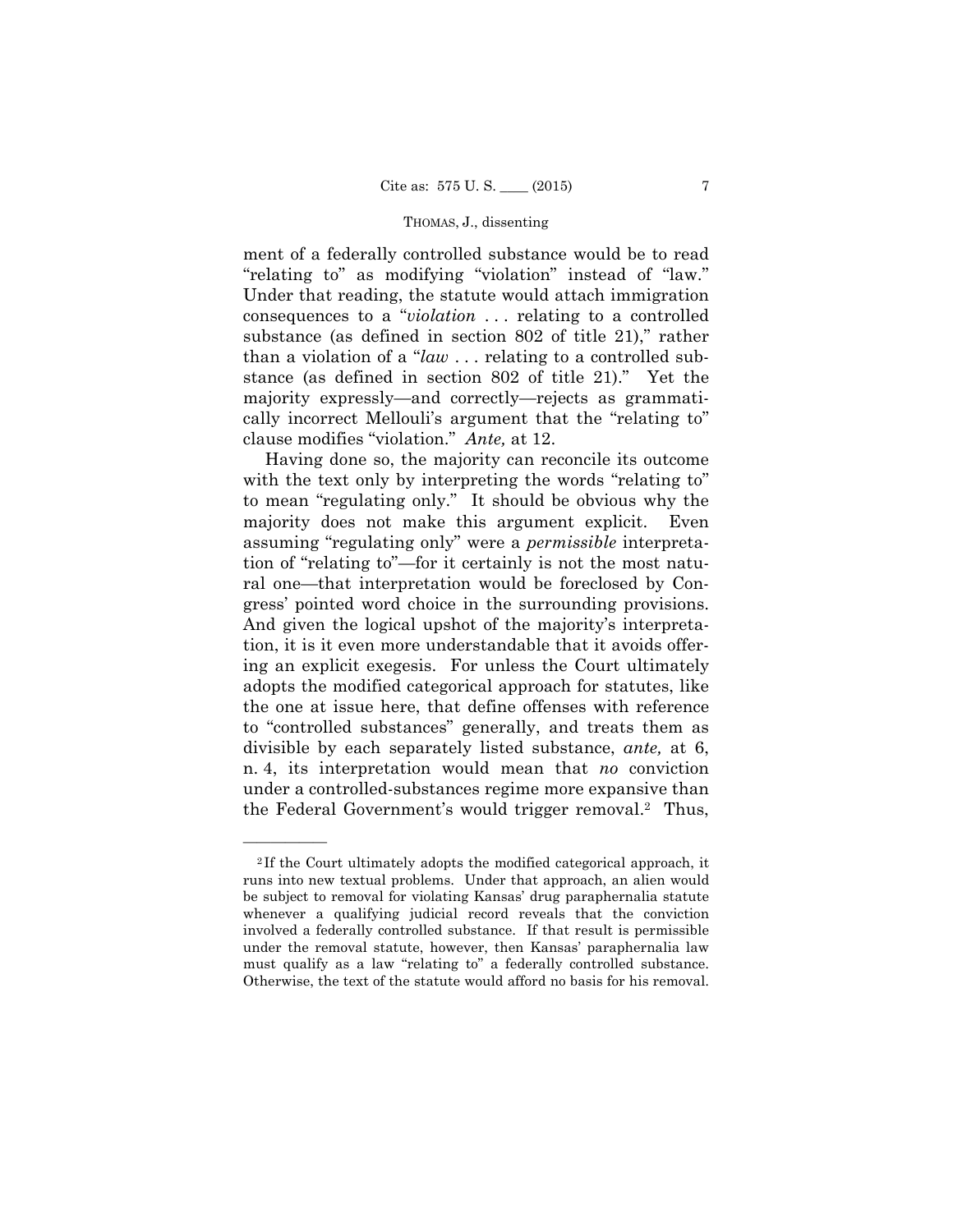#### THOMAS, J., dissenting

whenever a State moves first in subjecting some newly discovered drug to regulation, every alien convicted during the lag between state and federal regulation would be immunized from the immigration consequences of his conduct. Cf. Brief for Respondent 10 (explaining that two of the nine nonfederally controlled substances on Kansas' schedules at the time Mellouli was arrested became federally controlled within a year of his arrest). And the Government could never, under §1227(a)(2)(B)(i), remove an alien convicted of violating the controlled-substances law of a State that defines "controlled substances" with reference to a list containing even one substance that does not appear on the federal schedules.

Finding no support for its position in the text, the majority relies on the historical background, *ante,* at 13–14, and especially the Board of Immigration Appeals' (BIA) decision in *Matter of Paulus*, 11 I. & N. Dec. 274 (1965)—a surprising choice, given that the majority concludes its discussion of that history by acknowledging that the BIA's atextual approach to the statute makes "scant sense," *ante,* at 11. To the extent that the BIA's approach to  $$1227(a)(2)(B)(i)$  and its predecessors is consistent with the majority's, it suffers from the same flaw: It fails to account for the text of the removal provision because it looks at whether the *conviction* itself necessarily involved a substance regulated under federal law, not at whether the statute related to one. See *Paulus*, 11 I. & N. Dec., at 276 ("[O]nly a *conviction* for illicit possession of or traffic in a substance which is defined as a narcotic drug under federal laws can be the basis for deportation" (emphasis added)); *Matter of Ferreira*, 26 I. & N. Dec. 415, 418–419 (BIA 2014) (modeling its categorical approach to

It would then follow that any alien convicted of "a violation of" that law is removable under §1227(a)(2)(B)(i), *regardless* of whether a qualifying judicial record reveals the controlled substance at issue.